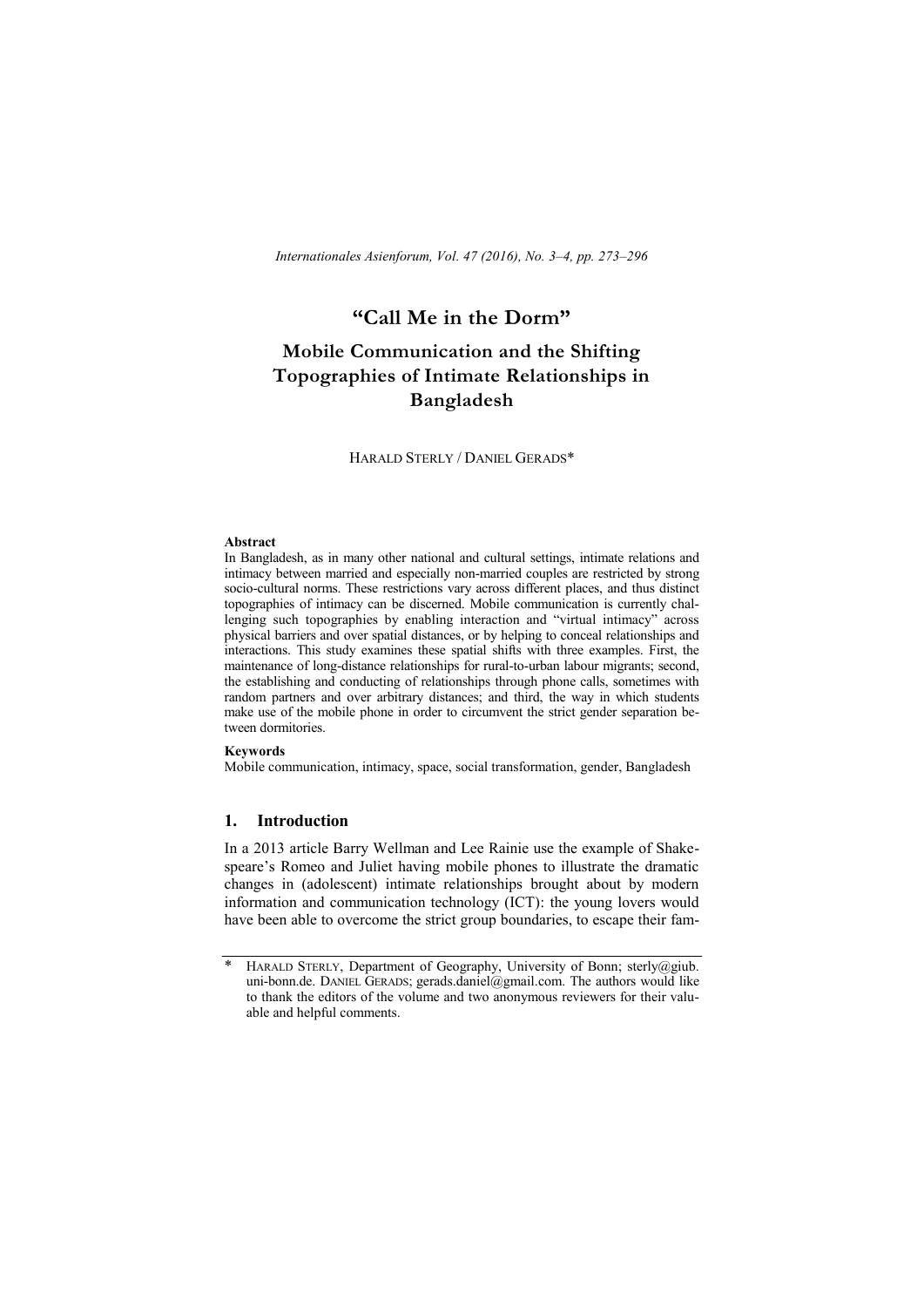ilies' surveillance and to effectively conceal their relationship. "Nowadays, Juliet would routinely text or call Romeo via their mobile phones 'What are your feelings about me?; Can you get away from your family?; When will you be coming?'"(Wellman / Rainie 2013: 166). This analogy could just as easily apply to contemporary South Asia and Bangladesh, given the sociocultural setting and the restrictions regarding intimate relationships that – not only, but especially – adolescents face there. An important difference is that many young people *do* have access to mobile phones in Bangladesh, and that conversations such as those imagined above take place probably several thousand times per day. As Gerard Goggin has put it, with mobile communication, there have emerged "new protocols, genres and practices for mediated communication for romance" (Goggin 2006: 127).

Mobile communication has been one of the fastest spreading technologies in human history since its general introduction in the late 1970s. Bangladesh is no exception to this, with 132 million mobile phone subscribers in October 2015 (BTRC 2015), out of a total population of approximately 160 million in December 2015 (BBS 2015a). Data from our own surveys and studies, although not statistically representative, support this, indicating an especially high prevalence of mobile phones among the students in Dhaka, and – to a lesser but still high extent – also among rural-to-urban labour migrants.

Bangladesh provides an interesting case with regard to this topic, given the relatively recent adoption of mobile communication there and the rigid regulation of intimate relations and their practicing, as noted by authors such as Lazeena Muna (2005). Social regulations exhibit marked social and spatial differences: intimacy for individuals is restricted or allowed depending on their social position and location. For unmarried couples, sitting together in a public place might be frowned upon, whereas being together unchaperoned in a private place would be wholly unacceptable.

Mobile communication and ICT are challenging and shifting such spatialities to a certain extent, by enabling interaction and virtual intimacy across physical barriers, over spatial distances or by helping to conceal relationships and interactions. As communication is a fundamental part of relations, changes in communication practices can be expected to affect the quality of relations (Höflich/Linke 2011). In this paper we focus on the changing spatiality, i.e. the places within, from and across which relationships are conducted, and how this is linked with the rise of mobile communication. There is a certain amount of research and literature on this nexus; however, despite the substantial attention that ICT and new media generally receive in both research and public discourses, the scientific literature body is still limited, and most of the publications refer to contexts of "post-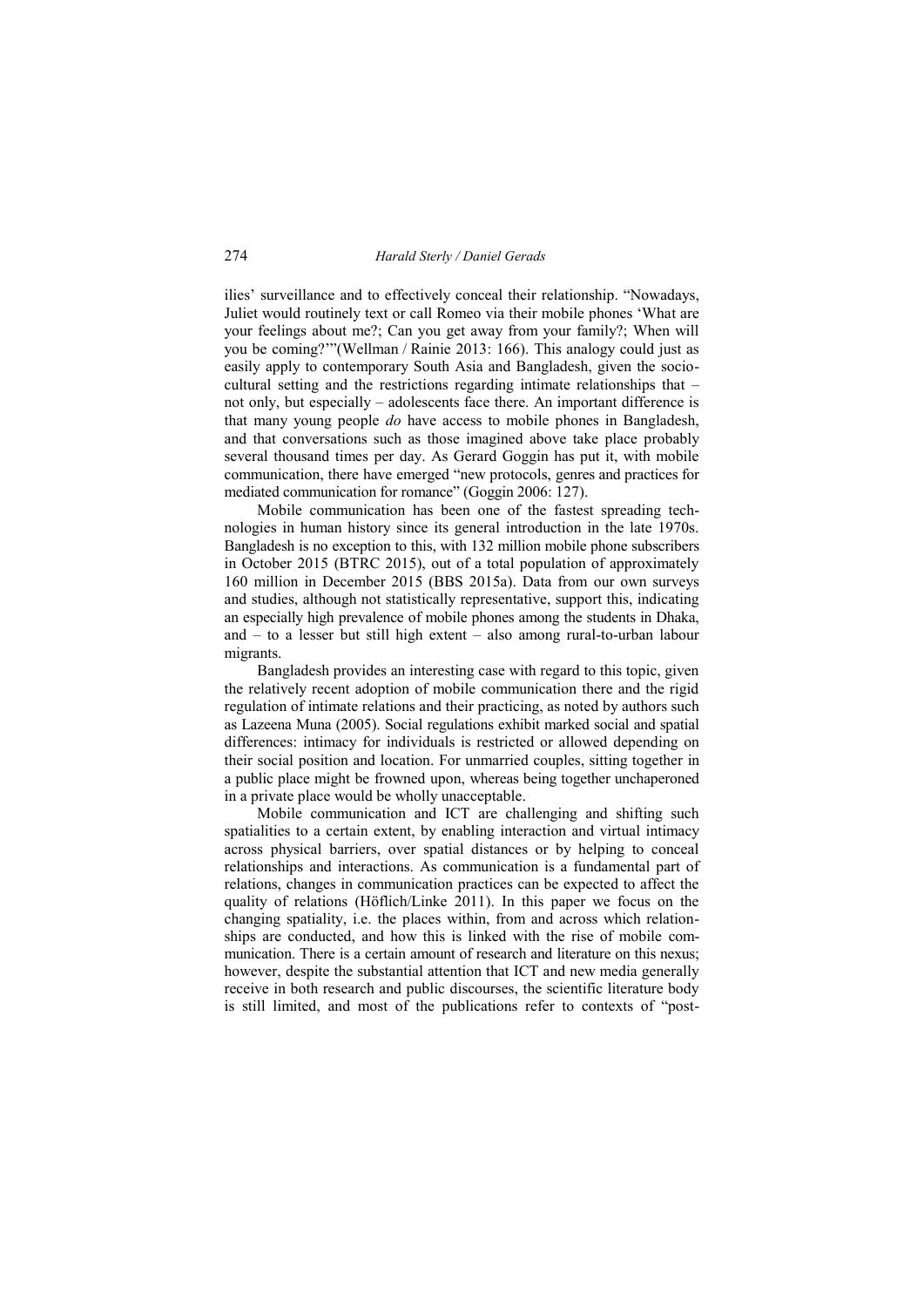$industrial"$  societies.<sup>1</sup> Research on mediatisation in the Global South focuses to a large extent on the topic of "ICT For Development" (ICT4D), with studies on social practices and cultural change being the exception.<sup>2</sup> We are aware of increasing media convergence and crossmediality also in the South-Asian context (Schneider 2011); however we concentrate our study largely on voice and text communication via mobile phones, as this is (still) the predominant mode of mediated communication for large parts of the population in Bangladesh.

## **2. Theory and methodology**

For this study, we employ the concept of affordances, as it allows us on the one hand to acknowledge specific characteristics of a given technology, and on the other hand to take into account the practices of people, as well as the social and cultural context in which these two are positioned.<sup>3</sup> Introduced by James J. Gibson (1979) and further developed in the field of communication studies<sup>4</sup>, affordances bridge the gap between perspectives of technical determinism and of social constructivism. They condition – both enable and constrain – action, without determining it: a mobile phone's backlit screen for example can be used also as a (dim) source of light, although this usage is not "built in". Affordances can be seen as extended, interactional and emergent properties of an object-human relation that result from the interaction of an object's technical or material properties and the subjective perceptions, imaginations and experiences regarding its utility (Hutchby 2001; Faraj / Azad 2012; Leonardi 2012). Affordances are thus embedded in and emerge from the practices of technological usage. Communicative affordances of mobile phones are shaping communication practices, but are also a product of these practices (Schrock 2015). For our study we concentrate on three communicative affordances of mobile phones: 1) translocality<sup>5</sup> and

<sup>&</sup>lt;sup>1</sup> For North America, for example, see Duran et al. 2011; Hall et al. 2014; Goluboff 2015; for Europe, for example, see Kasesniemi / Rautiainen 2002; van den Abeele et al. 2012; or Döring 2015.

<sup>&</sup>lt;sup>2</sup> See, for example, Archambault 2011 on the conflictive effects of mobile communication for couple relations in Mozambique, Cui 2016 on the usage of messaging services for relationship management in China, or Anwar / Johanson 2012 on the management of distance relationships of Indonesian micro-entrepreneurs.

<sup>3</sup> See Licoppe 2004; Faraj / Azad 2012.

<sup>4</sup> See e.g. Gaver 1996; Hutchby 2001; Schrock 2015.

<sup>&</sup>lt;sup>5</sup> With "translocality" we refer to the linkages of distant places through flows, practices, structures, imaginaries and identities, cf. Brickell / Datta 2011; Greiner / Sakdapolrak 2013; Sterly 2015.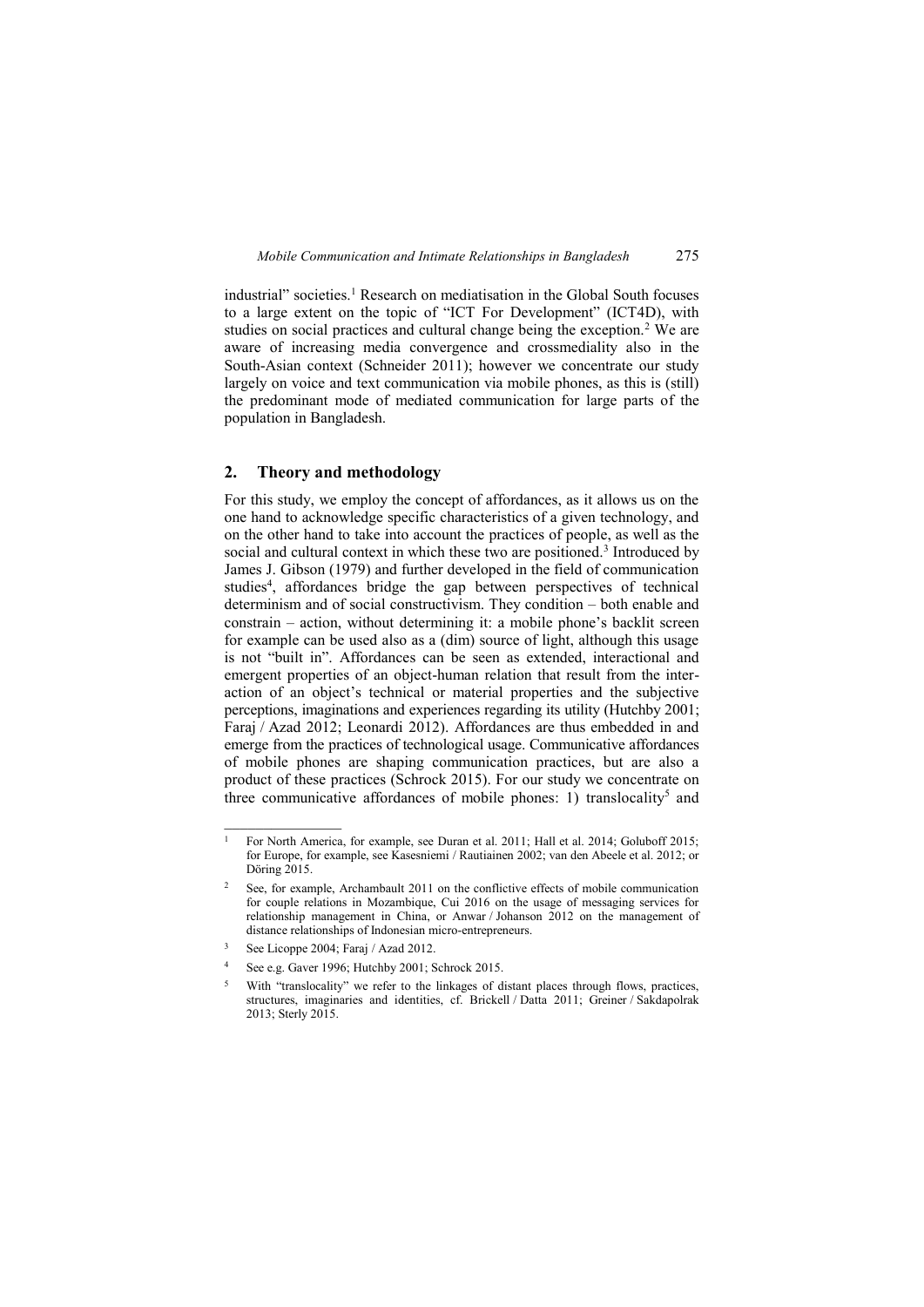synchronicity<sup>6</sup>, contributing to the capability to communicate from place to place and across distances, across physical boundaries and without significant temporal delay; 2) individuality, contributing to the capability to communicate from person-to-person, with the calling and called person identifiable individually, which is especially relevant for the practices of intimacy studied here; and 3) portability, contributing to the capability to communicate, to a certain extent, independent of location and while underway.

With "intimate relationships", we specifically denote "committed couple relationships" (Prager / Roberts 2004: 47), in contrast to "intimate relations" of a non-romantic nature, e.g. between siblings or friends, whereby the degree of both commitment and romanticism can of course be relative. Thus we include here a broader spectrum of couple relations, spanning from explicitly romantic love relations to the more routinised and functional relations between long-time married couples. Building upon a relational and dialectical understanding of relations, we consider them as being constituted by "structural" (the actors, their embodied knowledge, their positionalities and the relations between them) and "agential" factors, i.e. the practices that are part of the intimate relationship.<sup>7</sup> We focus our analysis on the "spatialities" of communication practices – that is, how actors embed mediated communication into their practices of intimacy and how the sites of such practices of intimacy shift. With practices we refer to routinised and social actions, involving also motivations, relevant knowledge and technology use, among others (cf. Reckwitz 2002).

In our empirical material, actors engage with the communicative affordances of mobile phones in different ways, overcoming different constraints to their desire to practice intimate relationships. Following Anthony Giddens  $(1984)^8$ , we summarise these constraints in the two categories of: 1) material constraints, for example the spatial separation of migrant couples or the walls and buildings separating the male and female university dormitories; and 2) normative constraints, for example the restrictions regarding

<sup>&</sup>lt;sup>6</sup> Translocal and synchronous communication is not an affordance unique to mobile phones, but also applies to landline phones. It was included here, as for the majority of the population in Bangladesh the mobile phone was and is the first means of mediated communication.

<sup>&</sup>lt;sup>7</sup> We ground our understanding of the relationship between structural and agential factors in structuration theory (Stones 2005; Giddens 1984).

Giddens (1984: 174–177) refers to the second as "constraint associated with sanctions"; he further adds the category of "structural constraint", denoting constraints stemming from the "contextuality of action" (p. 176), for example the inequalities, power imbalances and structural forces for labour migration, such as rural poverty and the availability of industrial labour in urban centres. We leave out these structural constraints, as mobile communication in our cases does not contribute significantly to overcoming structural constraints.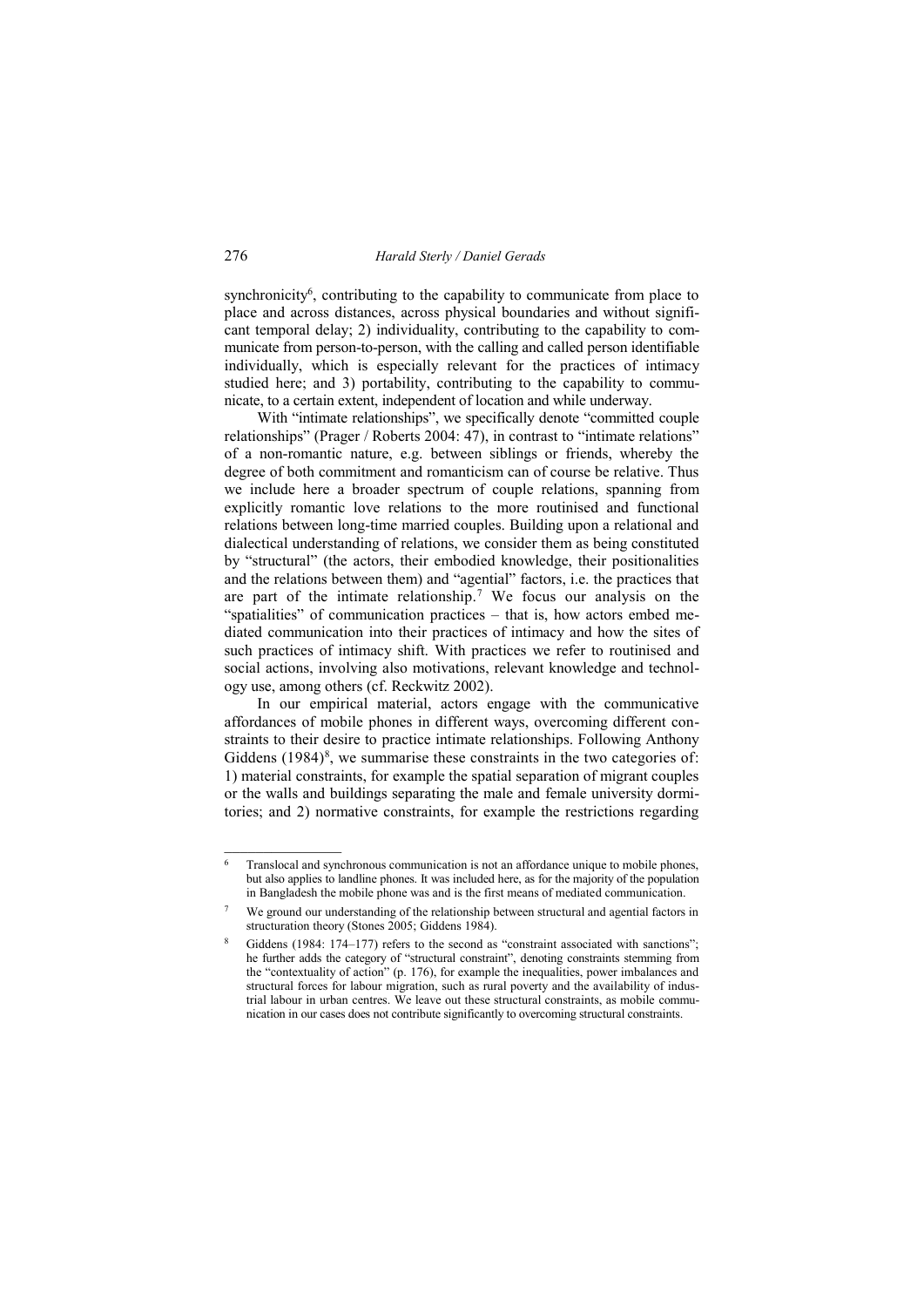the display of affection in public places, or the behavioural expectations especially towards women and adolescent girls, regarding interaction and mobility. The illustrative cases cover different aspects of these constraints, and the various communicative affordances the actors employ to overcome them.

We base our study on data that was obtained through fieldwork in Dhaka and two villages in Northern Bangladesh (Hasanpur and Dosmouza in Rangpur district) in three field stays between 2011 and 2013. These include semi-structured interviews with students of the University of Dhaka (16 men and 4 women), villagers (16 men and 4 women) and rural-to-urban migrants (20 men and 8 women); a focus group discussion with students of the University of Dhaka; a survey conducted among 145 village households and 46 migrant relatives of those households living in Dhaka; as well as observations. Part of the empirical study (involving the 20 student interviews, and a survey with 32 participants) was explicitly dedicated to research on the effect of mobile communication on couple relations among university students in Dhaka (Gerads 2013); the other part was conducted on more general aspects of ICT and translocality (Sterly 2015). The interviews and the focus group discussion were recorded, transcribed and translated, and the texts were analysed with qualitative content analysis using MAXQda.

It was clearly a limiting factor that only a small number of women were interviewed, and that both the researchers and their translators were male. Nonetheless, there were surprisingly open discussions on topics such as intimacy, harassment, fidelity, etc. with interview partners, sometimes also when in a group and at places in public but not audible to others (e.g. university lawn, courtyards). Interviews with villagers and migrant workers were conducted with translators, those with students directly by the researchers. Students reported being quite open about these topics also with their friends. To create an open and trustful atmosphere, other interviews were conducted at people's homes or at places ensuring privacy. Interview partners were usually visited more than once; in some cases the first author met them repeatedly over the course of three years. In the case of the students interviewed, it was helpful that the second author was a student himself at that time, sharing the same life phase with those interviewed.

In the interviews with migrants and their families, questions regarding intimacy were only one of the topics covered, making it easier to broach the issue and gauge the openness of the interview partners, rather than insisting on covering the topic. All interview partners were asked for their oral consent and were advised that they could at any time skip questions or end the interview entirely if they felt uncomfortable. When the researchers or the translators had the impression that interviewees were uneasy with particular topics, those questions were skipped. It was made clear that all information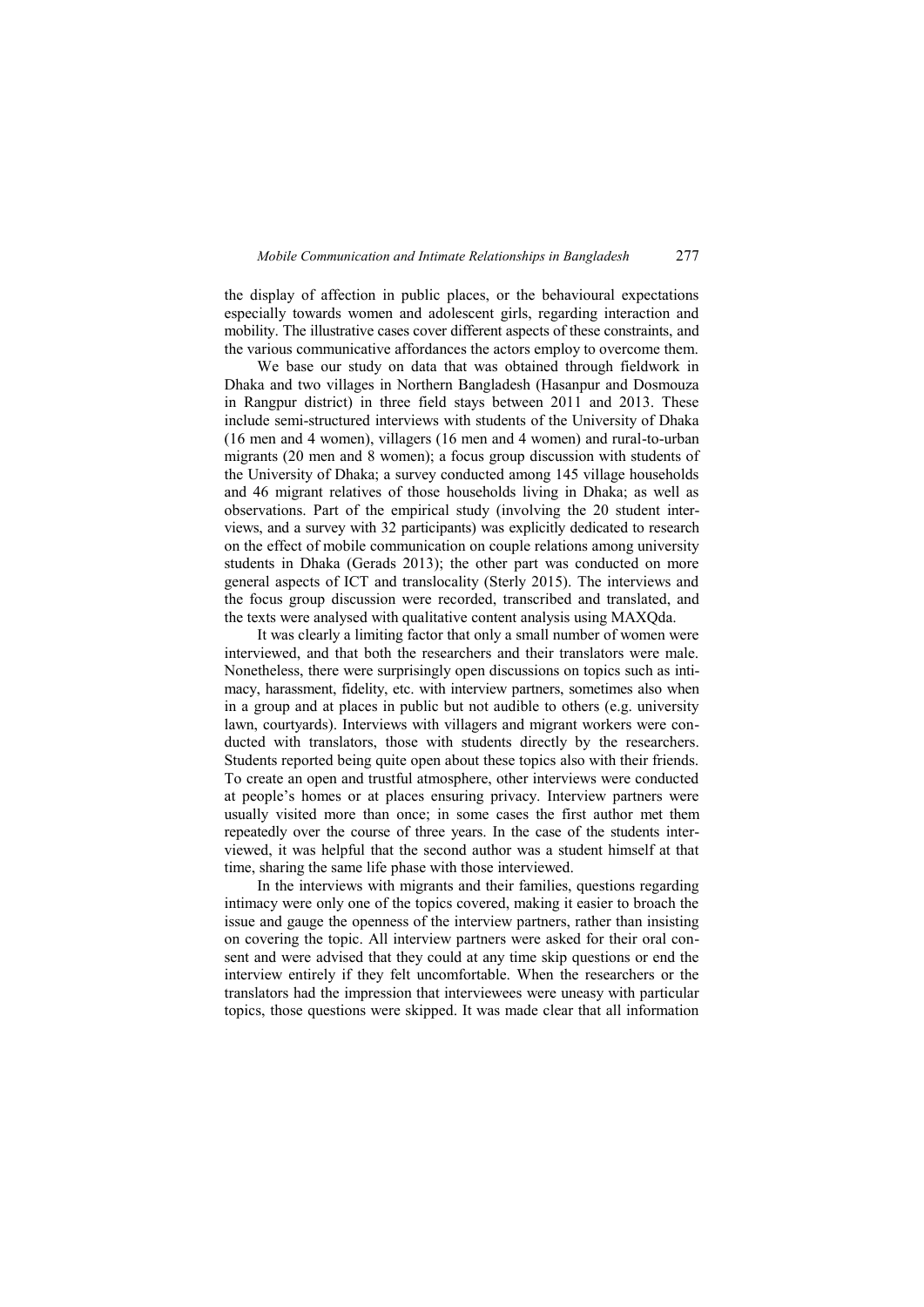obtained would be used for research purposes only, and that all names would be anonymised.

# **3. Changing topographies of intimacy and distance in Dhaka and Bangladesh**

In order to contextualise the topic of mediatised intimacy, it is important to consider certain spatial aspects of gender relations in Bangladesh.<sup>9</sup> In Bangladesh, as in other South Asian countries, one particularly strong aspect of gender inequality relates to women's mobility and access to public space. *Purdah* (literally "veil") is the socio-spatial expression of this, a set of practices and norms referring to the spatial separation of women from (nonrelated) men. One strong underlying reason for this is the objective of restricting inter-gender interactions, especially of adolescent girls with boys or men, an objective largely grounded in notions of purity and family honour (Rozario 2007). This often means the females' exclusion from public space in order to prevent (intimate) encounters of women and especially of adolescent girls with men, and, in effect, their confinement to the courtyard or the immediate neighbourhood – the private or semi-private space where a woman and her social status will be safely known to others (Ghafur 2002; Feldman 2010; Hackenbroch 2013). Outside of these spaces, male guardianship is important for women's security, status and identity. These restrictions severely limit the chances for many women to participate in social, economic and cultural life – including access to markets with the resulting limit in access to resources and inputs, access to schooling, apart from religious schools, and access to general and reproductive healthcare – and it often means social isolation and limited access to networks outside the immediate family.<sup>10</sup>

This does not go unchallenged and unchanged: in the past decades in particular, the large-scale employment of women in the garment industry has contributed to changes, and for many women mobility and participation have increased. These changes are gradual, however, and there are currently strong struggles between proponents advocating women's rights and conservative, often religious groups opposed to them (Hussain 2010). The set of

<sup>9</sup> Although these descriptions and assumptions are reductive to a certain degree, we want to highlight that it is difficult to ascribe general gender patterns to such a diverse society as in Bangladesh, where gender relations vary with factors such as religion, age, social status and connectedness, employment status, wealth, ethnicity or locale, and are also in transition (van Schendel 2009).

<sup>10</sup> See Hunt / Kasynathan 2001; Hossain / Kabir 2001.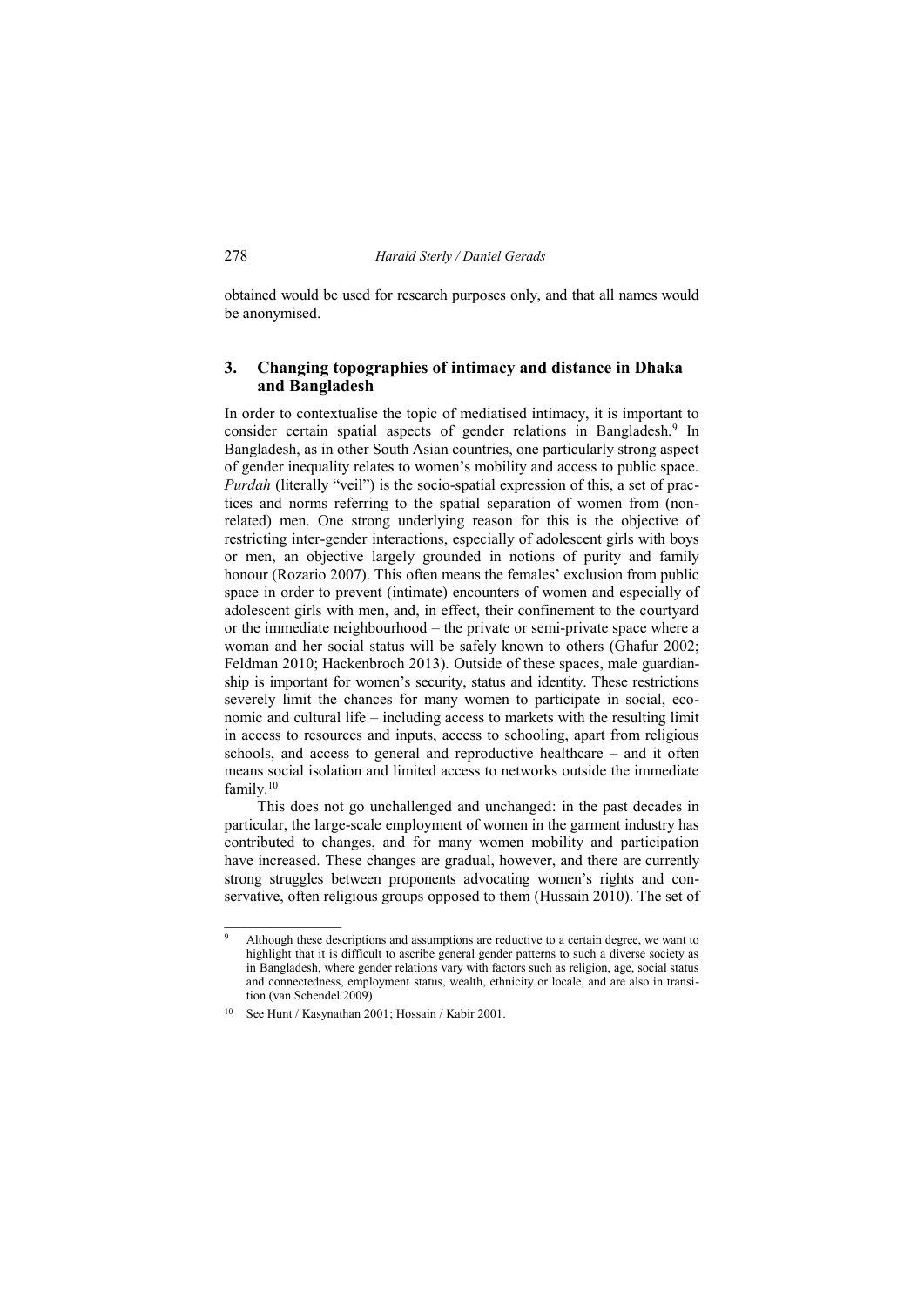*purdah*-related rules and norms apply differently, depending on social position, space and time – the social position determined by, among others, age, marital status, gender, wealth and income, occupation and education (Dannecker 2015). For middle-class urban Bangladeshi women, for example, unaccompanied walks in the general public would threaten their reputation, whereas for women from poorer income strata, their presence in the public space is generally accepted for the sake of income generation (Hackenbroch 2013).

The public display of intimacy is generally regarded as inappropriate in Bangladesh. Urban settings tend to provide a more liberal space than rural or village settings (Muna 2005), but also within urban areas there are regions or quarters known for their more liberal or more conservative attitudes regarding intimacy (e.g. Old Dhaka is considered to be more conservative than university campuses). Other examples include the spatial separation of students in male and female dormitories, or "special" places in Dhaka where the public display of affection, in the form of holding hands or light hugging, is tolerated. Examples of such places are the recreational area around Dhanmondi Lake, parts of the University of Dhaka's campus like the Teacher Student Centre or Curzon Hall, cinemas, cafés and restaurants, especially in the Dhanmondi area, and on rickshaws (Gerads 2013). Students interviewed by Daniel Gerads (2013) note that especially in certain cafés, the level of acceptance of couples has increased in the past years, to an extent that such places are now explicitly designed to offer privacy for couples.

Thus a multi-scalar and fine-grained "topography" of intimacy emerges. At some places the norms pertaining to the practices of intimacy change also with the time of day: certain meeting points in public parks are more frequented by couples in the afternoon, but there are also places where intergender contacts are restricted at certain times, e.g. the student dorms that are strictly off-limits for members of the opposite gender during the night. These norms are changing and being challenged, in some places and by some groups of society which are opening up, for example by young middle-class people in urban areas and by students, as mentioned above. But there is also a growing pressure for compliance with traditional norms, reflected by high levels of domestic violence and sexual harassment, driven both by the growing participation of women in the economy and their presence in the public space, as well as by increasingly polarised discourses on gender equality, tradition and modernity, and religious orthodoxy and liberty (Hussain 2010; Rozario / Samuel 2010; Feldman 2010).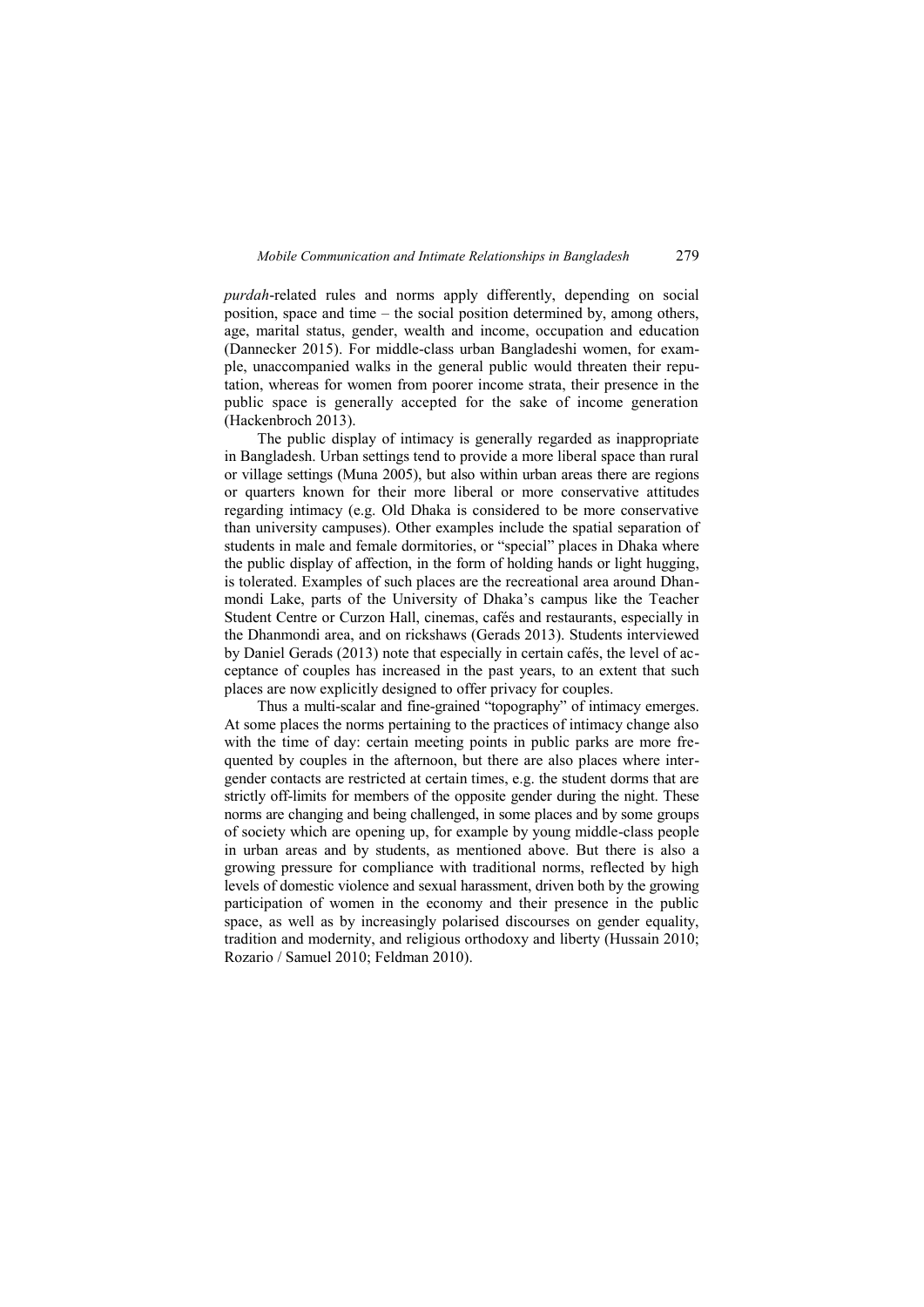#### **3.1 Intimacy at a distance**

Rural-to-urban migration, albeit becoming less dominant compared to other migration patterns (e.g. rural-to-rural due to changing agricultural production systems), remains a major phenomenon of population dynamics in Bangladesh: approximately 1.77 million migrants came to Dhaka between 2010 and 2015 (BBS 2015b). One consequence of this is the frequent separation of couples due to migration, when one partner – often, but not exclusively the husband – moves to urban centres such as Dhaka for work. Only about 10 per cent (23 out of 191 surveyed households) of the households interviewed in the quantitative survey had a spouse living in another place, Dhaka or the village respectively, but given the large number of migrants, there is certainly a significant number of long-distance relationships.

For those couples mobile communication is an important way of staying connected across distance. Before mobile phones were available for personal use, migrants in cities would usually rely on privately owned call shops that offered calls at affordable rates, while the family left in the village would rely on relatives' or neighbours' or also public phones. Few migrants can afford the money and time needed to visit their family in the village on a weekly basis, for example, and thus visits by spouses take place on average every two months among the 191 surveyed migrants. Most of the interviewed long-distance couples exchange daily phone calls. Frequent and regular calls, and more so, the possibility of phoning at any time, are important for the everyday practicing of long-distance couple relationships. These entail the exchange of information on "family matters", for example what people are doing, their wellbeing, household and livelihood matters, as well as the experience of shared moments. Sajeda<sup>11</sup>, a village resident, reports on the most important topics about which she usually speaks with her husband:

Are the kids all right or not, have they eaten or not? What happened, what is the situation? Do we have money or not? $12$ 

A frequently occurring motif in the interviews was a sense of insecurity, resulting from not knowing the whereabouts and the wellbeing of the distant partners and other family members, both in the village and in Dhaka. The mobile phone was perceived as helping to reduce this tension, by enabling partners to quickly and instantaneously enquire about each other's wellbeing.

[If we did not have mobile phones] it would be a kind of suffering. We can't know or tell what goes on here or there. If they do not call for one or

<sup>&</sup>lt;sup>11</sup> All names of persons interviewed are changed to ensure their anonymity.

<sup>12</sup> Interview with Sajeda, housewife in a village, husband pulls rickshaw in Dhaka; interviewed in Rangpur, 16 November 2011.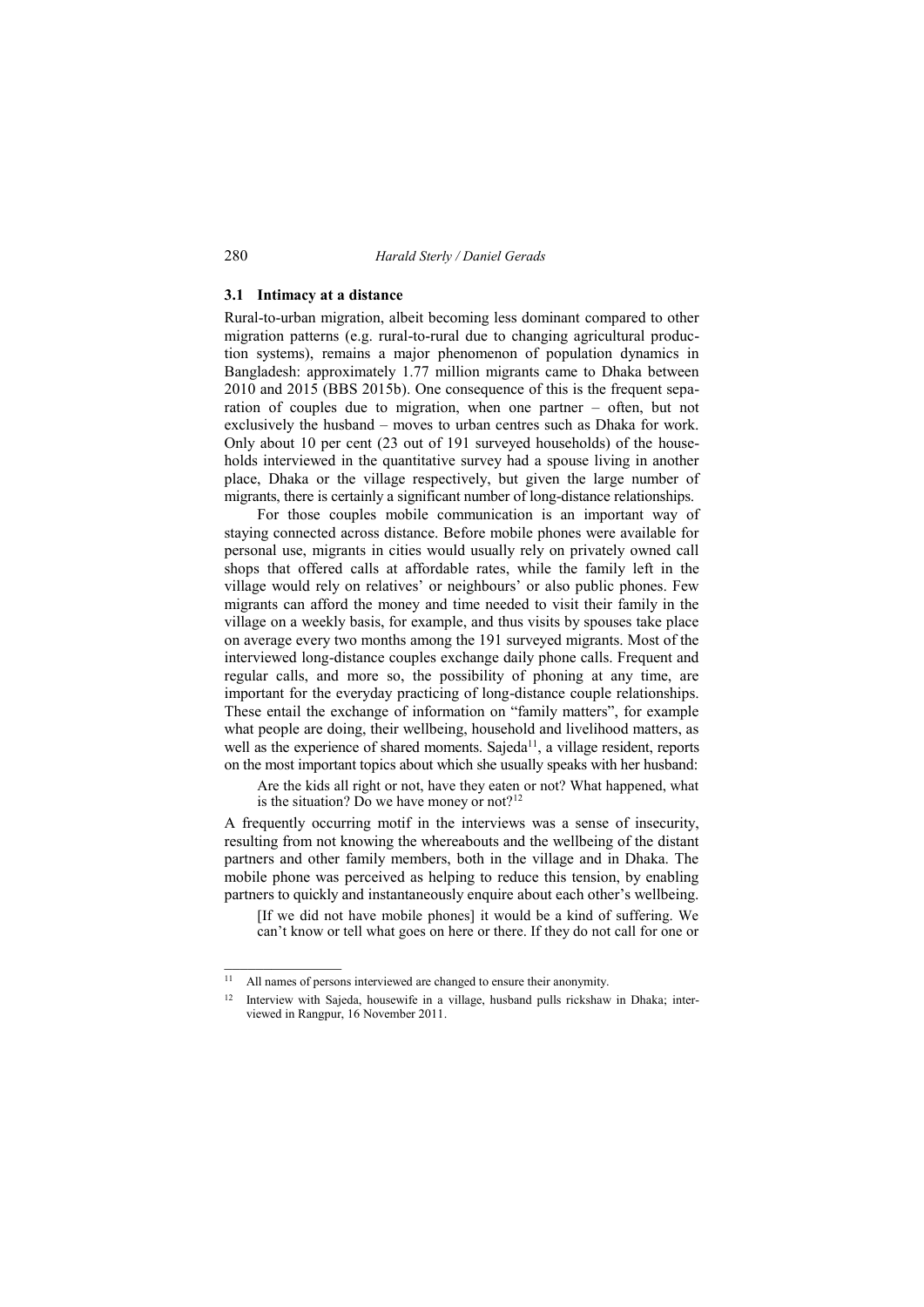two days, our hearts becomes restless: how are they or what is their situation $2^{13}$ 

When I had no mobile. I got more afraid. After passing seven days, I was full of tension about what was going on there in my house, as I don't go home, no news could be found. Now I get informed with day-to-day news, even minute-to-minute news.<sup>14</sup>

Here, actors clearly make reference to the mobile phone's affordances for translocal and synchronous communication to overcome the spatial constraints resulting from their separation. In addition to, and often overlaying such more practical and functional aspects, the experience of co-presence, shared time and attention, of "hearing the voice" of and being near to the other are also important parts of practicing relationships:

If I communicate I feel that I am able to get the news from home every day, [I] don't feel the distance.<sup>15</sup>

The communication by phone, compared to face-to-face interaction, does not seem to negatively affect the quality of their relationship. Forid explains<sup>16</sup>:

| Do people visit personally or do they communicate by mobile?                        |
|-------------------------------------------------------------------------------------|
| [They] communicate by mobile.                                                       |
| [They] communicate by mobile.                                                       |
| Yes, [they] communicate by mobile, people value the time now.                       |
| Okay, [if] they are communicating by phone, does this damage                        |
| the relationship?                                                                   |
| No no.                                                                              |
| Because, look, if you visit personally and speak, it creates love and<br>affection. |
| No, if you speak by mobile, it also creates love. It does not destroy               |
| the attachment.                                                                     |
| Okay, the attachment is the same if you visit personally or speak                   |
| by mobile?                                                                          |
| Yes, [when] you speak by mobile, it stays the same.                                 |
|                                                                                     |

<sup>13</sup> Interview with Rahim, vegetable trader, living in Dhaka with a wife and family in the village in Rangpur; interviewed in Dhaka, 8 March 2013.

<sup>&</sup>lt;sup>14</sup> Interview with Jalal, rickshaw puller in Dhaka with a wife in the village in Rangpur; interviewed in Dhaka, 6 November 2011.

<sup>&</sup>lt;sup>15</sup> Interview with Forid, factory worker in Dhaka with a wife and family living in the village in Rangpur; interviewed in Dhaka, 9 March 2013.

<sup>&</sup>lt;sup>16</sup> Interview with Forid, factory worker in Dhaka with a wife and family living in the village in Rangpur; interviewed in Dhaka, 9 March 2013.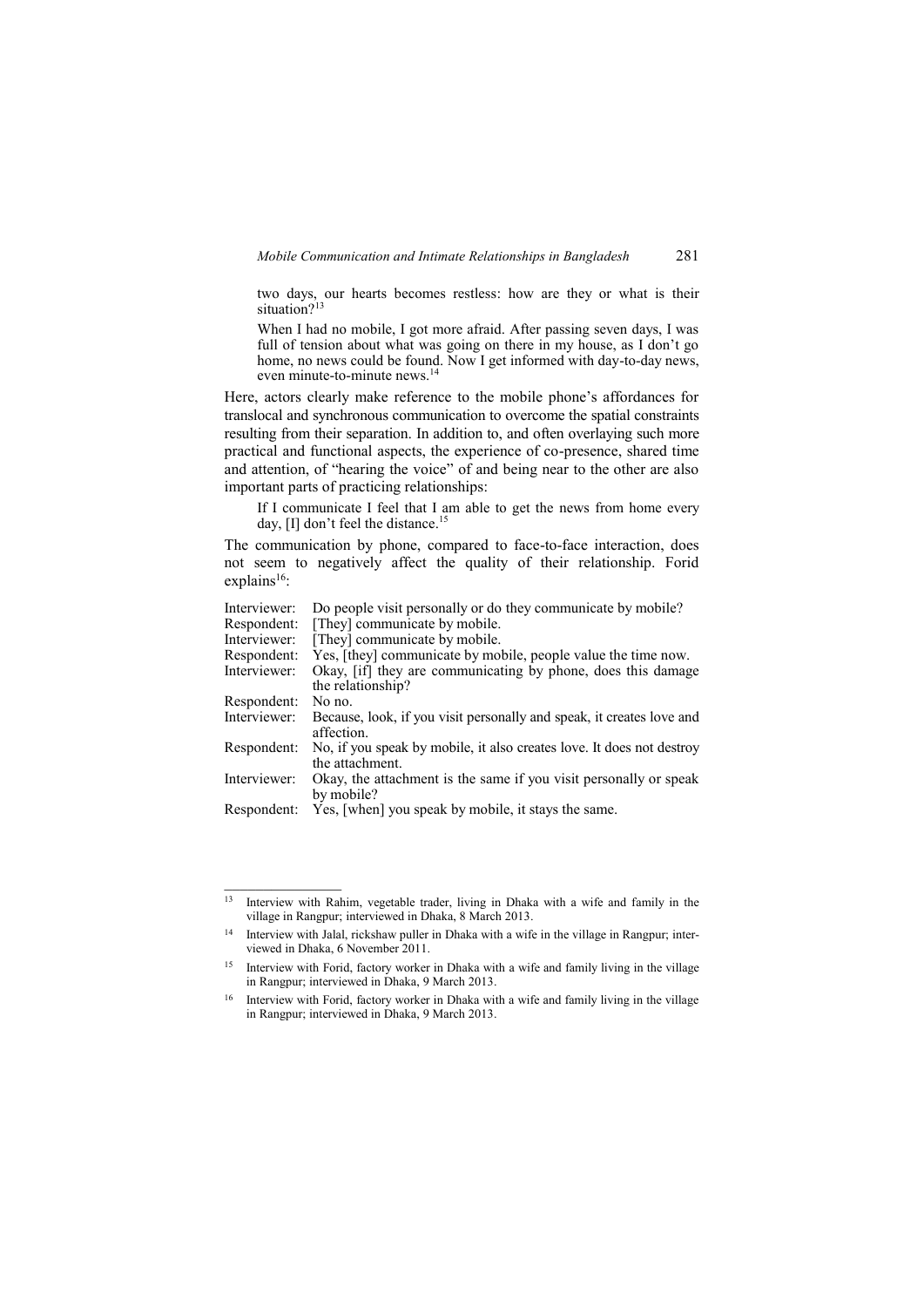About two-thirds (15 out 23) of spatially separated (migrant worker) couples reported that communicating by mobile phone meant an improvement ("improved" or "improved a little") in their couple relationship, compared with about half (12 out of 23) who reported an improvement in relations with other relatives (see Figure 1).

FIGURE 1: Changing relationships: couples with spatial separation vs. other relatives ("How did having and using the mobile phone change your relations with the following people?")



Source: Household survey (n=23 spatially separated couples)

 $\mathcal{L}$  , we have the set of  $\mathcal{L}$ 

One of the interviewed students recounts that he had a girlfriend in his native village at the time when he came to Dhaka for his studies:

Hmm, actually I met her [face to face] after 4 to 6 months. In that case there was no other way without a mobile phone. Every day we talked and we talked after my class and whenever we got free time we talked. […] Average two or three hours […] per day. She was a village girl and stayed very busy with her daily chores and talked with me at night. [We] talked more by mobile, and face-to-face [only] after a couple of months. When I went home or went there for any work. Then we talked [face-to-face].<sup>17</sup>

<sup>17</sup> Interview 20, with male student, Bangladesh University of Engineering and Technology, Dhaka, 20 March 2013.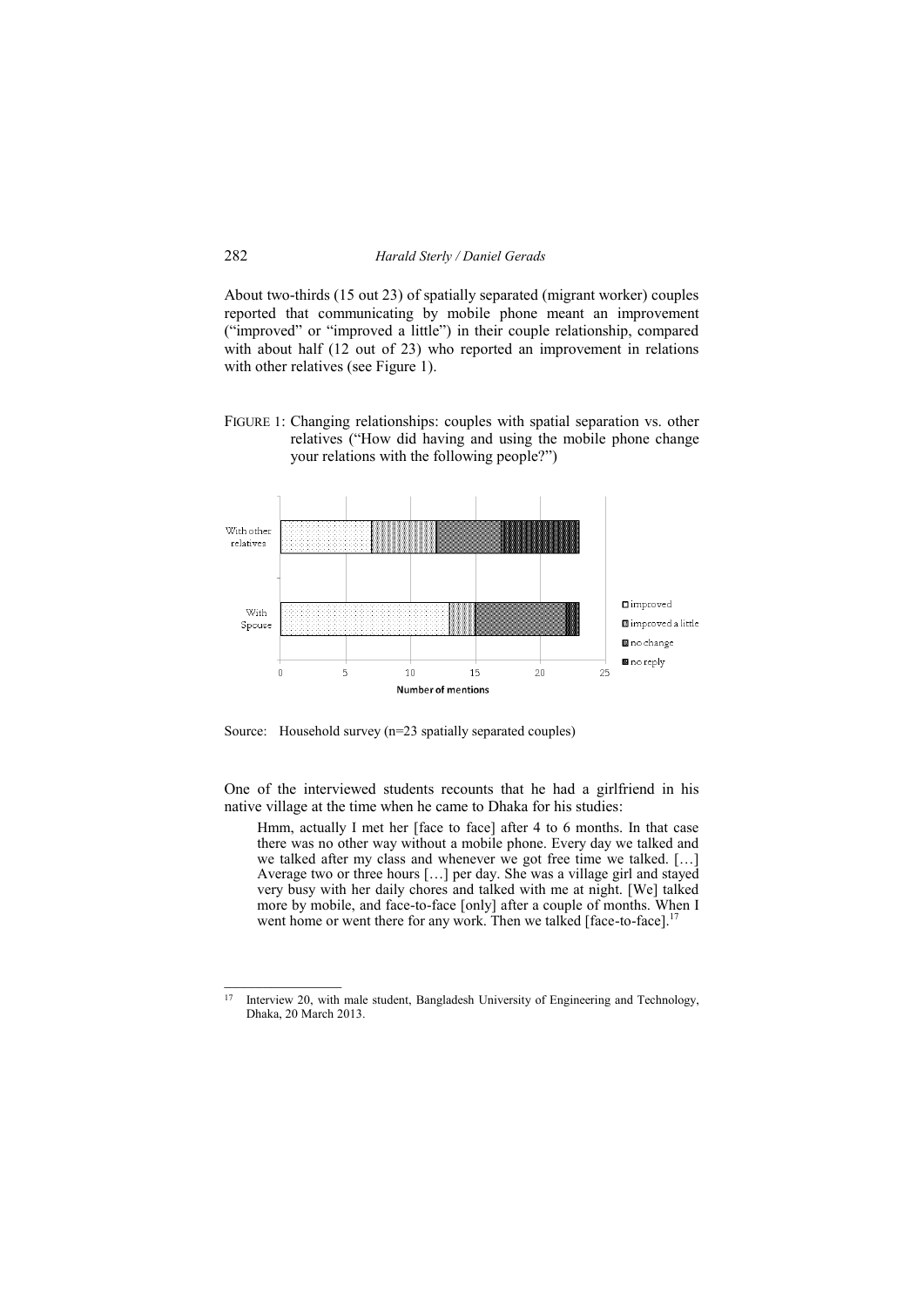The translocal connectivity that mobile communication affords is obviously the most important factor in linking places both over distances and through walls, and in getting and "staying connected" with spatially distant partners. The synchronicity affords the experiencing of shared time and of co-presence that are important aspects of intimacy. The individuality and personalisation afforded by mobile phones seems not so important for most migrant workers, and many of them share their phones with other family members. Some of the interviewed migrant workers reported that they prefer to make calls to their partners from their homes or private places, in some cases because they enjoy more privacy at these places, but also because there might be other relatives who take the phone during or after the conversation to participate as well. However Rabiul, one rickshaw puller, comments on the quality of communication, when it comes to talking to his wife, indicating a need for privacy also in some of these cases:

It is one type of conversation from [your] own mobile and [laughs] it is another type of conversation from another's mobile.<sup>18</sup> (Interview Rabiul).

Portability, affording communication from person to person and relatively independent of place, is of some relevance for migrants' relationships, as it enables them to reach their partners at any place and thus (and this is more central) at any time, wherever they may be – an option that is important, for example, in situations of emotional distress.

#### **3.2 Mobile romancing**

 $\mathcal{L}$  , we have the set of  $\mathcal{L}$ 

In Bangladesh, the term "mobile romancing" is commonly used to describe the practice of calling another's (mobile) telephone and attempting to enter into a romantic relationship, or to sustain such a relationship largely by telephone. The numbers of potential contacts are sometimes dialed at random; sometimes the numbers are given by acquaintances or also bought from prepaid balance vendors:

[You can get numbers] from flex load shops; sometimes girls leave their numbers because they need to recharge and then I go to the guy to ask for the girl's number; sometimes you need to pay him a little bit.<sup>19</sup>

Mobile romancing – although not in its "mobile" form – seems not to be a new phenomenon. Farah Ghuznavi (2005) notes that already in the premobile-phone era, it was a "common activity for bored [urban middle class] teenagers (usually in the afternoon, when their parents were asleep) […] to

<sup>18</sup> Interview with Rabiul, village, 15 November 2011.

<sup>19</sup> Interview 23, with male student, Dhaka University, 20 March 2013.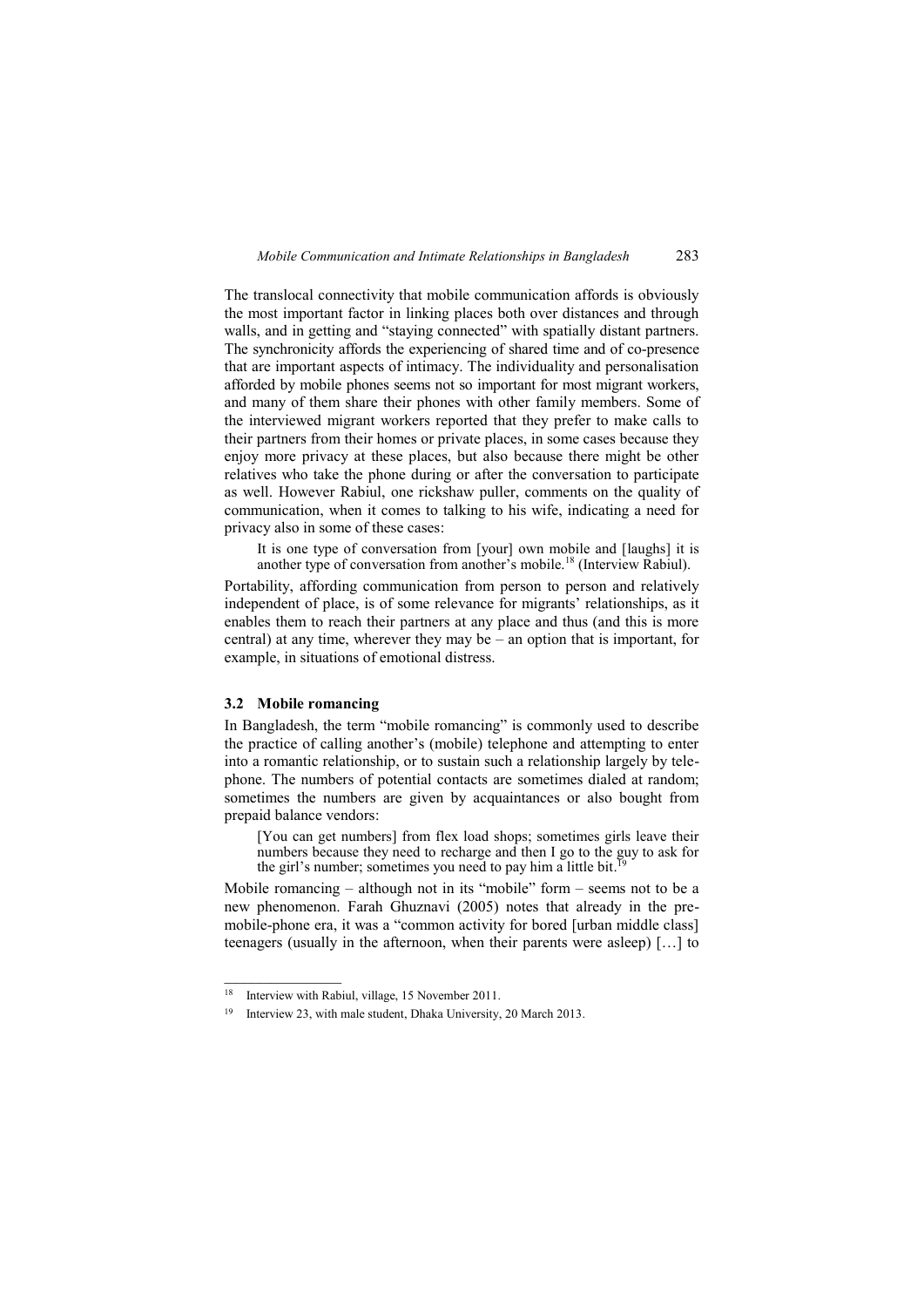ring up random numbers in the hope of chatting to someone of the opposite sex". We would however argue that the most important motivation for "mobile romancing" is not boredom, but rather the normative constraints that bar adolescents and women, in particular, from interacting with members of the opposite sex and from entering into intimate relationships with them.

Establishing a relationship through calling an unknown person necessitates some negotiation and persuasion, often also involving highlighting or pretending to have been "introduced" by a person known to both caller and called:

Suppose, a call or message comes to someone's mobile. In fact there is no relation or identification of that girl. Suppose a boy has got a number of a girl and she is from some place, suppose from Dhaka to Rangpur. "From where have you got my number?" "From that person." In that way people talk to an unknown number.<sup>20</sup>

In many cases mobile romance partners will try to meet at a certain point in their relationship, but sometimes adolescents pursue mobile romances also "just for fun":

If they fall in love, whether the boy falls in love or the girl falls in love, then they must meet one another, at some point they must meet. Doesn't it happen? Yes, in most of the cases it happens. Besides, sometimes they do this just for fun. Okay, they're having fun living at a distant place. Such things happen. $21$ 

Data from the survey suggests that men are by far the more active callers, but that women also actively engage in mobile romancing (see Figure 2). In the qualitative interviews with rural-to-urban labour migrants, only men answered on the topic directly; those with their own experiences in mobile romancing reported on it mostly positively, for example as a diversion in their daily life, as Maruf, a farmer from a village in Rangpur explains:

[As] I'm a man, it's a matter of manly emotion. It feels good to talk with other [women]. But it's not possible to talk more freely face-to-face, that is easier by mobile.<sup>22</sup>

However, Bintu, a rickshaw puller in Dhaka, is aware that his calls are also perceived negatively by women:

I myself annoy people, that's it. Suppose suddenly a woman, a girl called me, I ask again which place is that? How did you make the call? Where did you get my number? [She says:] "The call went to a wrong number",

<sup>20</sup> Interview with Bimol, rickshaw puller, Dhaka, 6 November 2011.

<sup>21</sup> Interview with Din Islam, rickshaw puller, Dhaka, 24 March 2011.

<sup>22</sup> Interview with Maruf, farmer, Rangpur, 16 November 2011.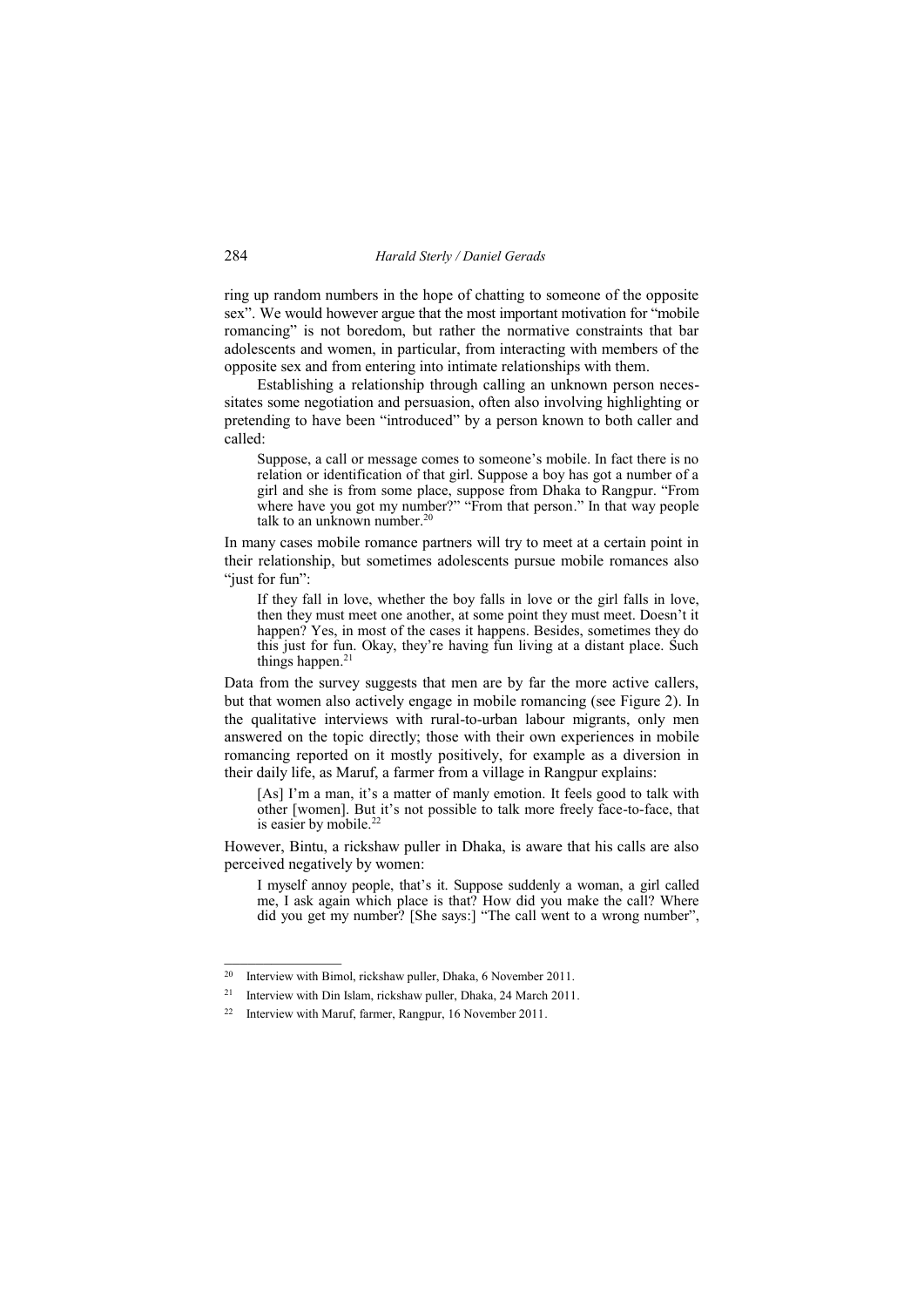then for a couple of days I call her and talk, then she becomes disturbed and tells me please don't call me at this number.<sup>23</sup>

All interviewed female students perceived mobile romancing (in the sense of getting involved in a relationship) as negative. For them, it does not enable one to find out about the true character of a partner, or even bears the risk of being cheated:

I really do not think it is a good thing and most of the people, I have seen my friends doing it, they make wrong decisions in this matter, the person might not be the same after you get involved with the person.<sup>24</sup>

The unwanted calls are also seen as a form of harassment<sup>25.</sup>

Interviewer: So do you get sometimes calls from unknown numbers from boys who want to talk to you?

Respondent: Yeah, I did too, and I changed my SIM because of so many disturbing calls.

A recurring motif in many interviews was the loss of control of parents over their children, especially their daughters: many interviewees were of the opinion that having access to a mobile phone would enable adolescents to engage in relationships without their parents' knowledge and consent:

[S]uppose if a girl has a mobile, [and the] girl is not married yet […] that girl builds a relationship with a boy, is it not bad? […D]on't we have to control her, don't we have to restrict her in an environment? […] Are not girls a bit desperate? They will become desperate and will [want to] know more. Then, after knowing that, wouldn't girls, wouldn't they leave their parents?<sup>26</sup>

One interviewee<sup>27</sup> recounted the story of her 13-year-old daughter who, through repeated phone calls, fell in love and engaged in a relationship with a boy, whom she married in a civil ceremony. The girl's mother contested the marriage, as the girl was not of legal age, and because she repeatedly ran away with the boy, she was held in custody in a children's home for a while. Such stories, however, can be read from two sides: on the one hand as adolescents and especially girls being victims of their inexperience and of abuse or cheating by untrustworthy men and the resulting perturbations of family life. But on the other hand it also means the escape of adolescents (and again

 $\mathcal{L}$  , we have the set of the set of the set of the set of the set of the set of the set of the set of the set of the set of the set of the set of the set of the set of the set of the set of the set of the set of the

<sup>23</sup> Interview with Bintu, rickshaw puller, Dhaka, 22 March 2011.

<sup>24</sup> Interview with female student, Dhaka, 20 March 2013.

<sup>25</sup> Interview with female student, Dhaka, 20 March 2013.

<sup>26</sup> Interview with Anwara, housewife, Rangpur village, 12 November 2011.

<sup>27</sup> Interview with Shilpi, housewife, Dhaka, 6 December 2011.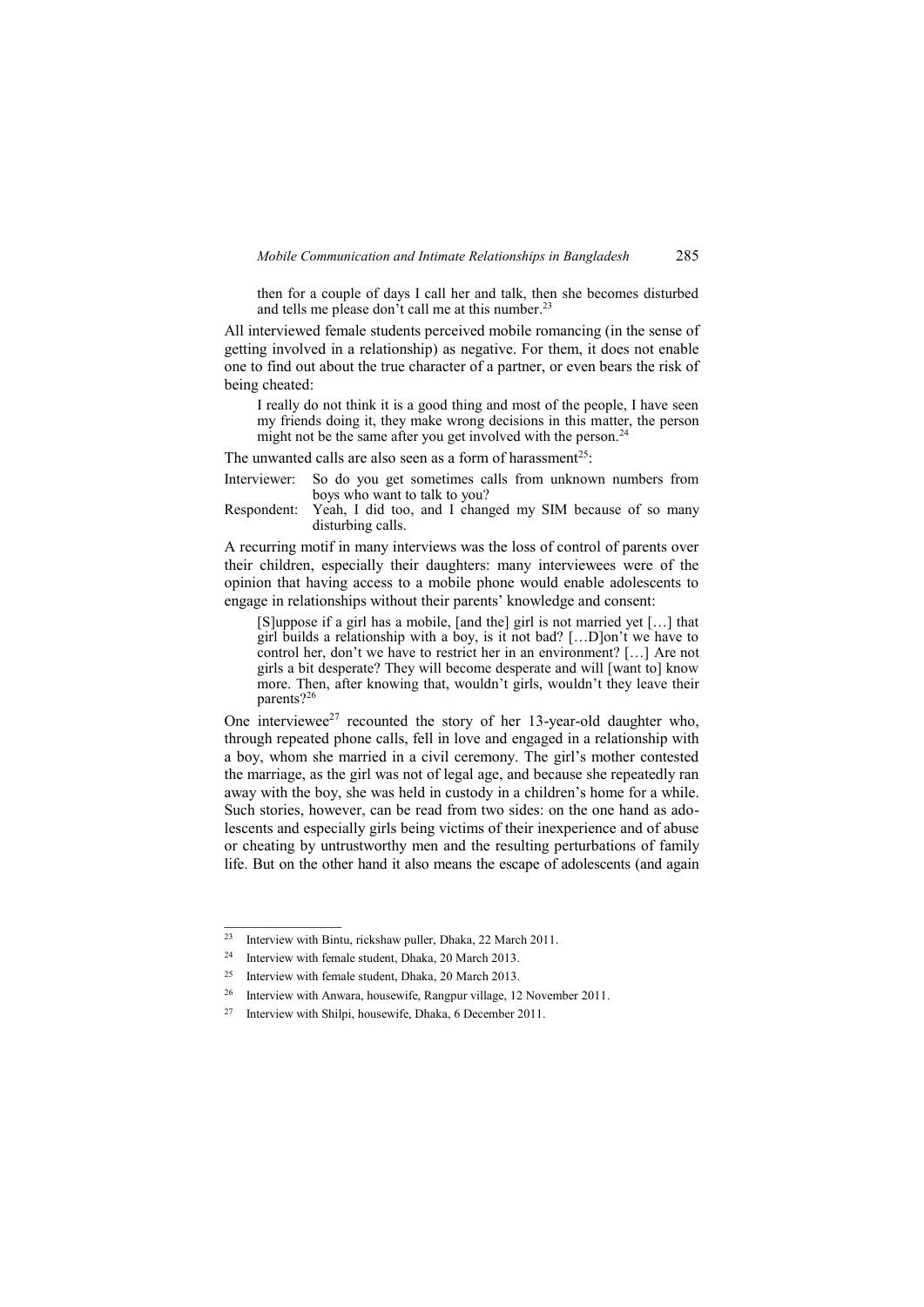especially of young women) from the rigid and strict control over their mobility and social networks.

The motivations for engaging in and the character of the relationships established vary – and of course change over time: from diversion and curiosity for something new, to serious kinds of engagement (with the potential for marriage and thus legitimation of the relationship), to extramarital affairs conducted and managed secretly through the phone. One interview partner told the story of the husband of his cousin, who had a secret extramarital relationship with an unmarried woman for several months while they were both living in the same housing compound in Dhaka. As the man was living there together with his wife (both working in a garment factory) and many of the inhabitants of this housing complex were migrants from the same rural area, social control was tight. They were thus only able to practice their relationship while communicating over mobile phone, calling each other while being in their rooms, during work breaks, or when the man was walking through the streets alone.<sup>28</sup>

At least among the individuals covered by the survey, the phenomenon does not seem to be marginal; data from the survey suggest that nearly 15 per cent of interviewed villagers (21 out of 145) reported that they had experienced mobile romancing before, while for interviewed migrants in Dhaka, the figure was 70 per cent (33 out of 46). This difference results largely from the Dhaka migrants' reporting a higher incidence of actively calling others. We interpret this as resulting from the larger freedom of mobility and thus privacy that men – who make up the majority of the migrants – enjoy, as well as from a higher level of acceptance, for example in the group dormitories of the rickshaw garages. In both the village and the city, however, the number of those reporting active engagement in mobile romancing was significantly higher than those only passively receiving calls (17 vs. 4 in the village, and 31 vs. 2 in Dhaka; see Figure 2). The data from the survey also indicates that about half (urban) and a little less than half (village) of those who reported being actively engaged in mobile romancing are married, with men seeming to be two to three times more active callers than women (however this may be attributable to the fact that men more easily report being active callers than women).

The example of mobile romancing shows how actors employ all (translocal, individual and portable) affordances of mobile communication to overcome spatial and normative constraints; the ability to communicate across distances and through walls matters for avoiding normative sanctions,

<sup>28</sup> Interview with Maruf, village in Rangpur, 16 November 2011.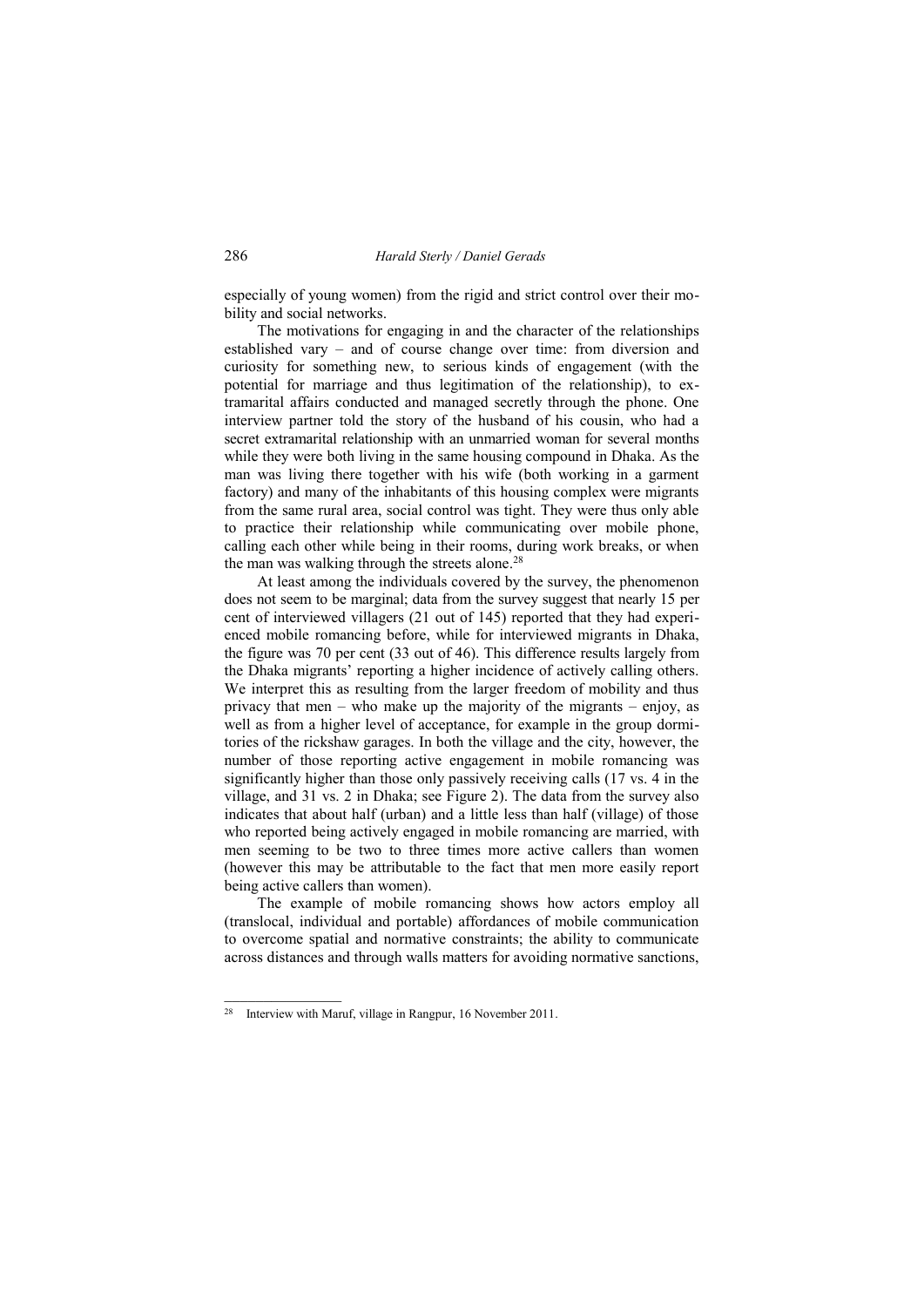as it helps to hide the relationship as well as the interaction. Person-toperson connectivity is very important, as it would not be possible to keep the relationship secret to that extent when using a shared phone (be it mobile or fixed, e.g. through a phone shop). For getting connected to a partner for mobile romancing, individual connectivity is also essential. For anyone involved in mobile romancing, the ability to call from places where they are alone or in an anonymous social context often necessitates also the portability of the phone, as in Bangladesh in both urban and village settings there is not much space for privacy in, for example, housing compounds.

FIGURE 2: Mobile romancing practices, by gender and by location ("Have you ever experienced mobile romancing, being called repeatedly by other persons?"; "Have you ever practiced mobile romancing yourself, calling someone?")



Source: Household survey (n=191)

#### **3.3 "Call me in the dorm" – students' night talks**

Of the various practices of intimacy that students engage in, we will focus here on the mutual calling of partners when they are in their dormitories. This could be considered as a special form of mobile romancing, but with the important difference that for the students this is largely an additional way of practicing intimacy (in addition to the possibility to meet face-to-face in various places), and in most cases their intimate relationships are regarded as legitimate, at least in their immediate social environment (friends, other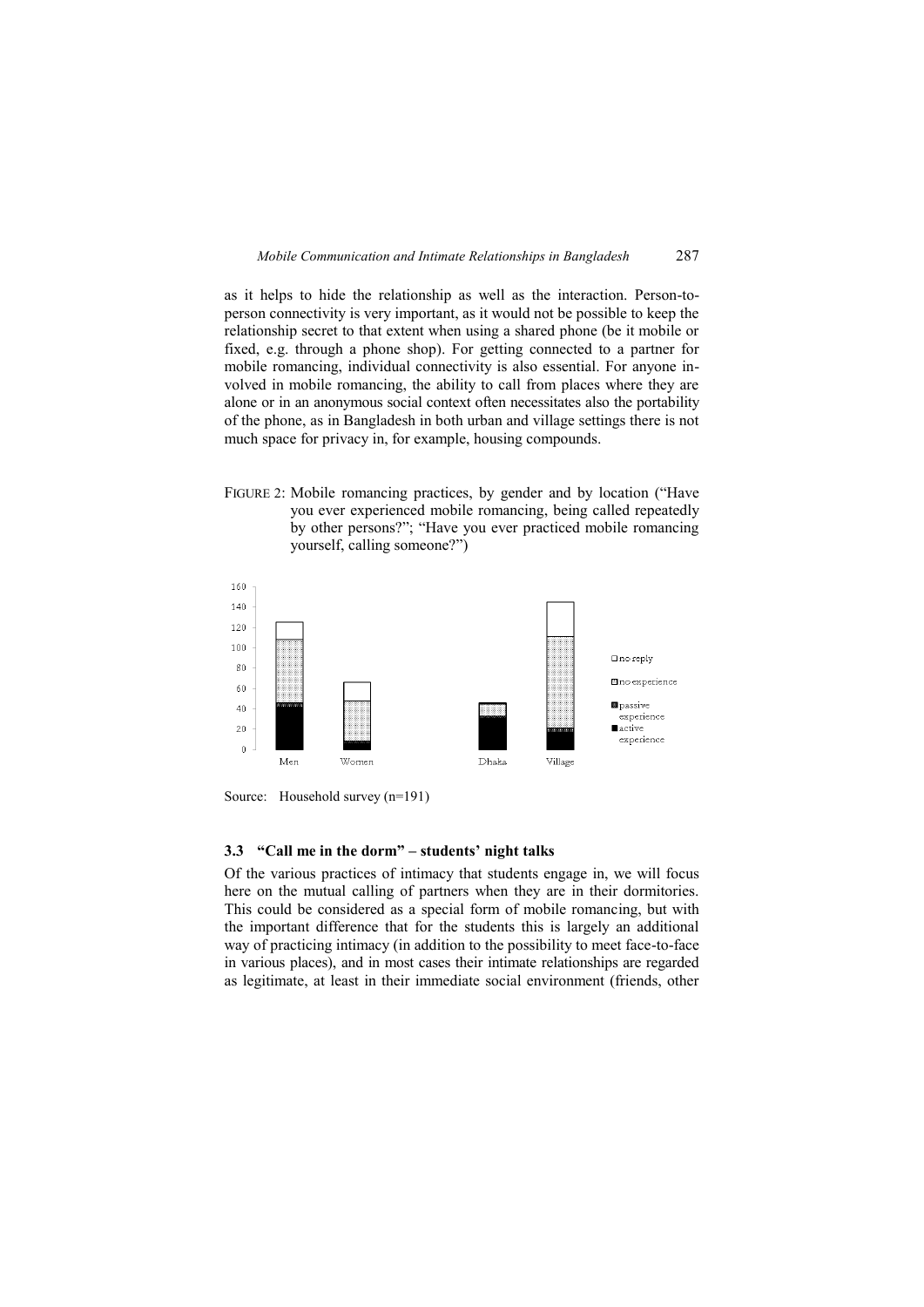students). The students value the possibilities for couples to meet and spend time face-to-face in Dhaka:

That is quite easy in Dhaka, like this campus […] is a good place, other places like shopping malls or restaurants, but outside of Dhaka it is quite tough, you will not get a good place […] this is quite risky outside of Dhaka, but Dhaka is a secure place.<sup>29</sup>

More than two thirds of the interviewed students report that they have been friends in one form or another before entering their intimate relationships; the option of establishing a relationship through mobile communication in the first place seems to apply only for a few students.

The majority of the interviewed students were living in dormitories inside the University of Dhaka campus, where access for students of the opposite sex is generally limited, and entry and exit are prohibited after 9:30 pm. The night is the preferred time for engaging in long conversations with their intimate partners, for a number of reasons: the strict separation in male and female dormitories poses significant material and socio-spatial constraints, rendering face-to-face encounters difficult after nightfall; during the daytime the students often engage in other activities (classes, meeting friends, etc.); and during the night, usually after midnight, the mobile communication providers have special offers with much cheaper rates. Thus the students reported that they and many of their friends frequently call their partners at night, with calls lasting between one and three hours per night:

Generally [we] talked a lot by mobile at night. In the day [we] talked less by mobile. She is busy and me also.<sup>30</sup>

I call most of the time from my department, but at midnight I call her then, calling one to two hours, 1 am to  $\overline{3}$  am.<sup>31</sup>

[...] communicating with your girlfriend and mostly in the night hours, then you are staying in the dormitory or in your house, you can talk with  $[\dots]$  with the lowest call rate.<sup>32</sup>

Topics that students talk about cover "anything, just random talking, just having a conversation with my partner [...] even serious topics, stupid talk, anything"<sup>33</sup>, from everyday topics such as classroom issues, to arranging meetings the next day, to romantic topics. These night-time talks sometimes also turn to erotic topics:

<sup>29</sup> Interview 21, with student, Dhaka, 20 March 2013.

<sup>30</sup> Interview 20, with male student, Dhaka, 20 March 2013

<sup>31</sup> Interview 2, with male student, Dhaka, 20 March 2013.

<sup>32</sup> Interview 13, with male student, Dhaka, 20 March 2013.

<sup>33</sup> Interview 1, with male student, Dhaka, 20 March 2013.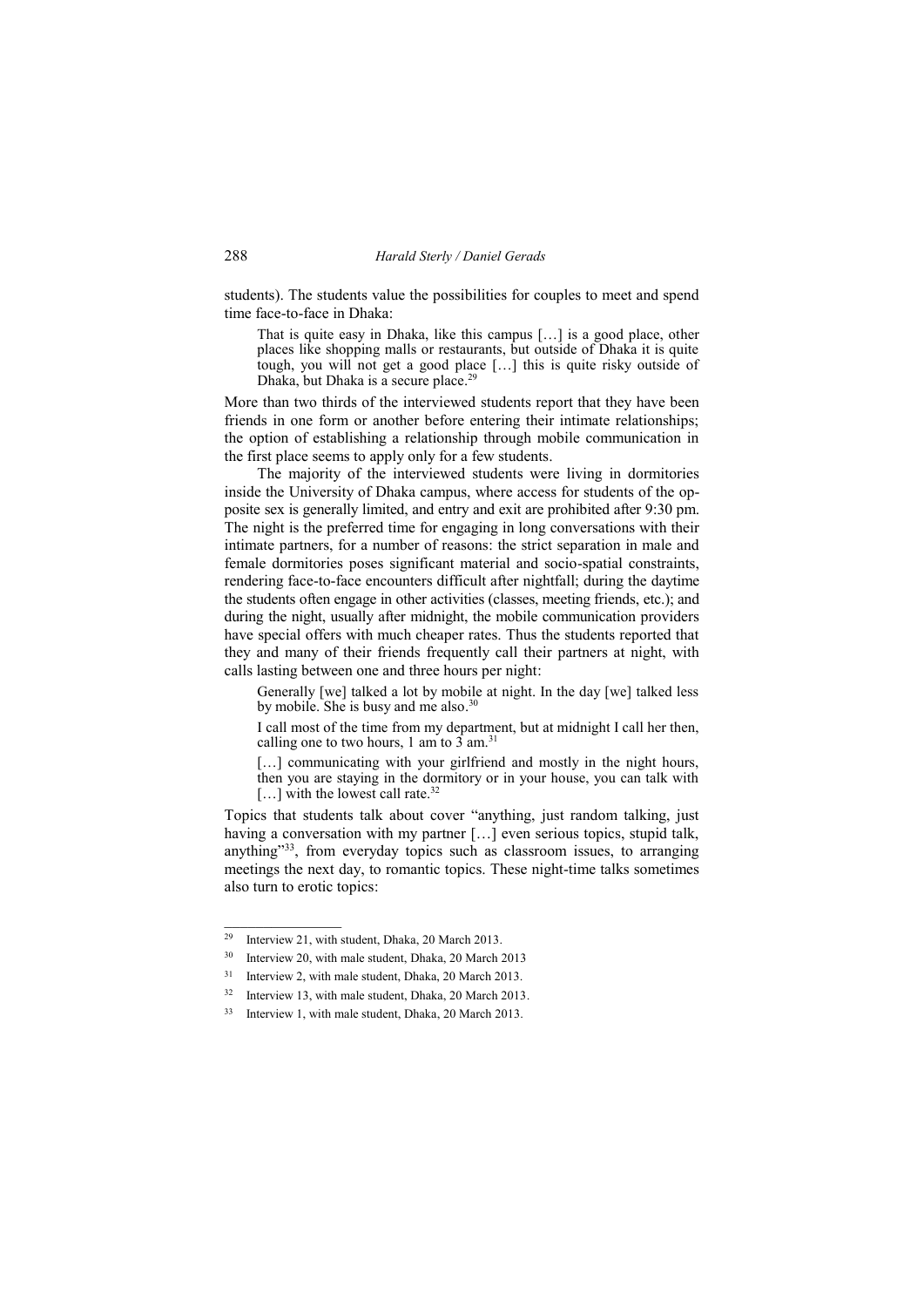By mobile what was … we were both adults. So, there were erotic issues. So, we talked a lot about erotic things on the phone. That mainly … what should I say, everyone has some attraction towards the opposite sex. So, in that case we talked about this. […] Again what I said, we have a crisis for private locations, so we never talked about those [issues] in front [of others].<sup>34</sup>

A remark from a female student hints at the lack of time-space opportunities (and the acceptance) for private talks as a motivation for shifting romantic conversations to mediatised communication:

You can talk, you can share your soul emotions and also your very core, very deep feelings through your mobile. I used to share like that. I'm not that comfortable in front of my friends, also in front [of] my close friends, also maybe on campus or any other place. I don't feel that comfortable. So the mobile phone is that place where there's only [the] two of us at this stage. So [on the mobile phone], as I said, [I] share my very inner feelings and romance also.<sup>35</sup>

A minority of the interviewed students stated that talking with their partner over the phone does replace face-to-face meetings to some extent, when there is no other chance or time to meet:

Sometimes they don't meet because maybe they don't have time to meet, but then they can just talk over the mobile phone instead of meeting personally.<sup>36</sup>

For the students these night-time talks are an important spatio-temporal extension of practicing intimate relations, supplementing the daytime faceto-face meetings with interactions in the night and in the translocal sphere:

Yes, obviously because we keep in contact through mobile phones, texting, talking, as we do not live together at night.<sup>37</sup>

With this night-time extension of practicing intimacy, the students employ in particular the translocal and individual affordances of mobile communication and thereby overcome material/spatial and normative constraints. Portability is of secondary importance for these night-time talks (if they had individual fixed-line telephones in their dormitories, they could still call each other during the night), however in many other contexts of the students' communicative intimacy it is relevant as well, for example for calls on-the-go, or for quickly rearranging meetings with their partners.

<sup>34</sup> Interview 12, with male student, Dhaka, 20 March 2013.

<sup>35</sup> Interview 16, with female student, Dhaka University Campus, 20 March 2013.

<sup>36</sup> Interview 17, with male student, Dhaka, 20 March 2013.

<sup>37</sup> Interview 1, with male student, Dhaka, 20 March 2013.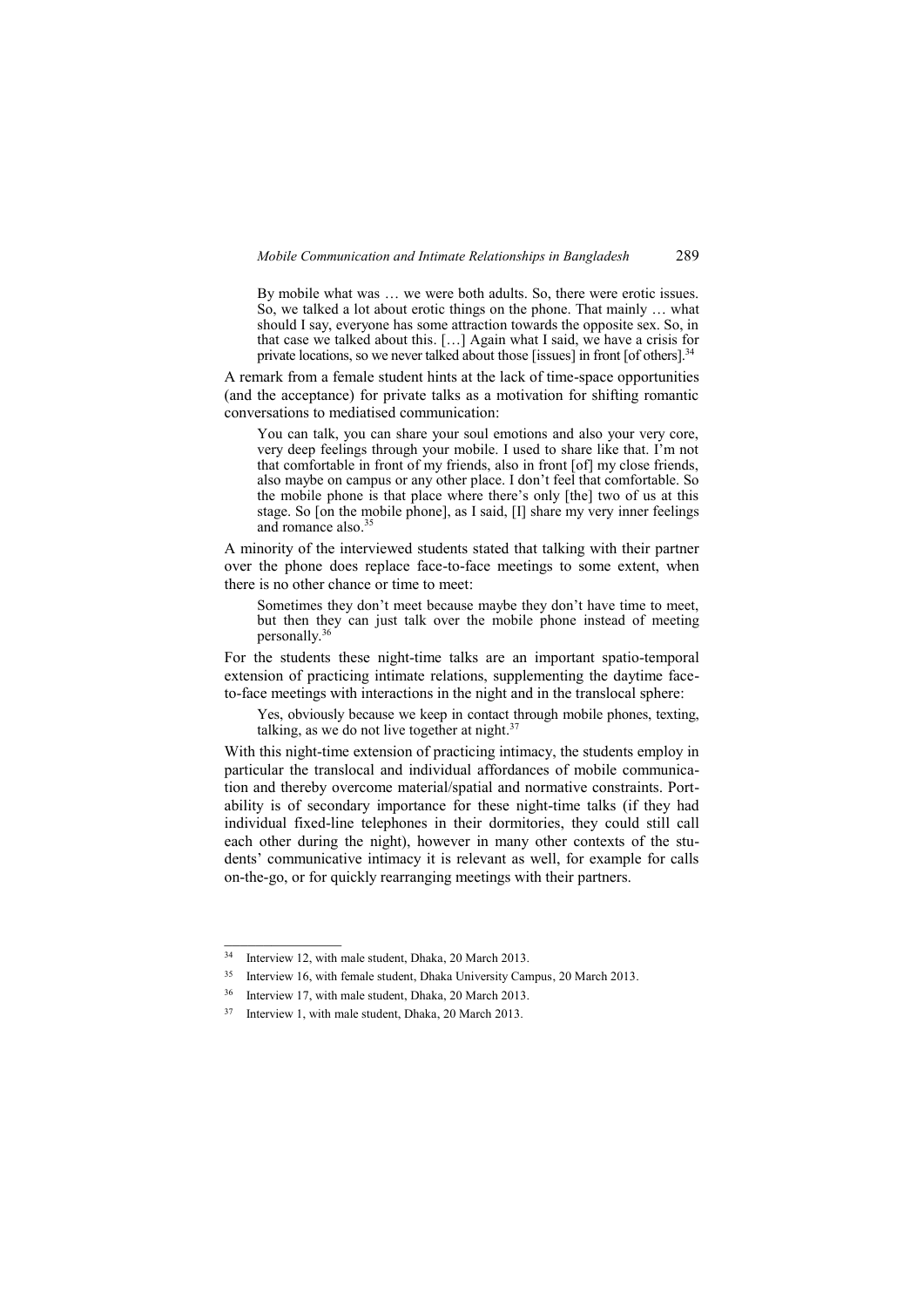# **4. Mobile communication and changing practices of intimate relationships**

Actors in the three examples face very different constraints regarding practicing their couple relationships, and thus employ different communicative affordances to overcome them: the migrant couples, being mostly engaged in legitimate marriage relationships, are separated by spatial distance, and by financial and temporal constraints for face-to-face visits. For them the translocal and synchronous communication is the most relevant aspect of mobile phones. The portability of mobile phones is somewhat important, as it enables calling and being called at any time, whereas the individuality seems to be of less relevance and more a matter of convenience. Partners engaging in mobile romancing have to overcome spatial, but especially normative constraints prohibiting their mostly illicit relationships. Thus they depend on the ability to communicate translocally – as women, especially, enjoy limited spatial mobility. The individuality and – to a lesser extent – also portability of mobile phones help to keep relations secret and hidden from the social context. For their nightly calls from dorm to dorm, the students rely on the translocality and synchronicity of mobile phones, whereas the person-to-person connectivity is important in the context of shared dormitories.

## **4.1 Quotidianisation, escape control, extension in space-time**

The migrant couples in the first example can be seen as "truly translocalising" and "quotidianising" their relations: before mobile phones, the structural aspects of their relations already spanned distances, but the agential or practice aspects were mostly limited to occasional – and mainly local – faceto-face visits in the village. With frequent calls (and the ability to make them), the occasional and thus extraordinary communication became a daily, quotidian practice. The high amount of money that even poorer labour migrants spend on calling their distant family and partners indicates that they value this quotidianisation.

For those engaging in mobile romancing, the most notable change is probably the ability to "escape control", in the sense of overcoming the strong normative constraints and restrictions regarding mobility and intimacy: for them it might not be so important when or how often they can call their – mostly secret – partner, but *that* they can do so at all. Especially for women and adolescents (assuming that they don't feel harassed in the particular case), we interpret this ability to subvert or transgress restrictive regimes of control as an important widening of their scope of agency.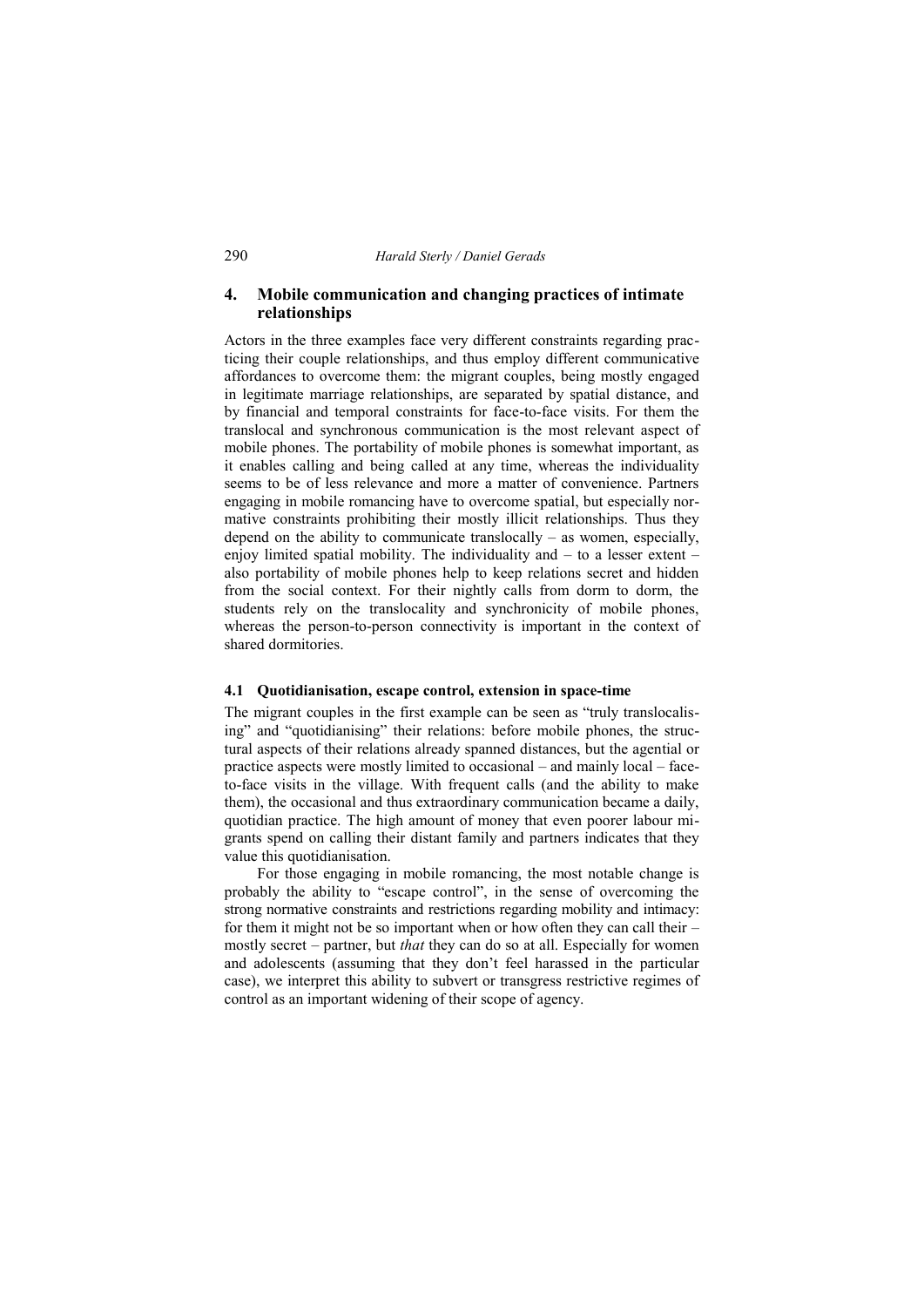The students engaging in night-time conversations are considerably extending their practices of intimacy in space-time – calling from dorm to dorm and during the night. As they enjoy some degree of freedom to meet face-to-face, and as their relations are regarded as legitimate by their peer groups on the campus, their nightly calls from dorm to dorm enable them to continue and to supplement their daily practices of meeting and communicating in person.

#### **4.2 Shifting topographies: translocalisation and re-regionalisation**

The three examples – of long-distance relations, romancing and dorm-calling – show that actors are translocalising the topographies of intimacy. This happens on different scales, linking for example persons and/or places over long distances in the case of migrant workers, but also over shorter distances, as the example of the dorm-to-dorm calls show, or possibly even from within the same building. The communicative practicing of intimate relationships – sharing everyday news, experiencing jointly spent time, hearing the other's voice – takes place synchronously at different sites.

This comes very close to our understanding of translocality, explicitly aimed at capturing the "simultaneous situatedness across different locales" (Brickell / Datta 2011: 4). In addition to being spread between locations, intimate communication is also extended to other and new places and times – new in the sense that intimacy was not part of the set of practices previously associated with and performed at those places and times. We conceive these changes as a re-regionalisation of practices of communicative intimacy, a restructuring of the spatial and temporal ordering of everyday life (Giddens 1984). Existing and new practices of intimacy are literally "taking (new) place(s)": they are extended or sometimes shifted to places beyond (but still including) rural and urban homesteads – to roads and footpaths, study and workplaces, rickshaws and libraries, student dorms, etc.

Furthermore, and although our data does not allow general statements about changes in power relations, we would argue that the cases outlined above show an increase in the actors' scope for agency and in their capabilities of overcoming constraints. Students and migrant couples make use of their increased capacity to practice their intimate relations, and mobile romancing partners engage in new intimate practices and relations, trespassing normative regulations. The dynamic along the axis of freedom and control is, however, complex, especially from a gender perspective: some of the interviewed women express the fact that they are deliberately creating or sustaining a sense of control on the part of their husbands or guardians, while enjoying a higher degree of mobility and freedom.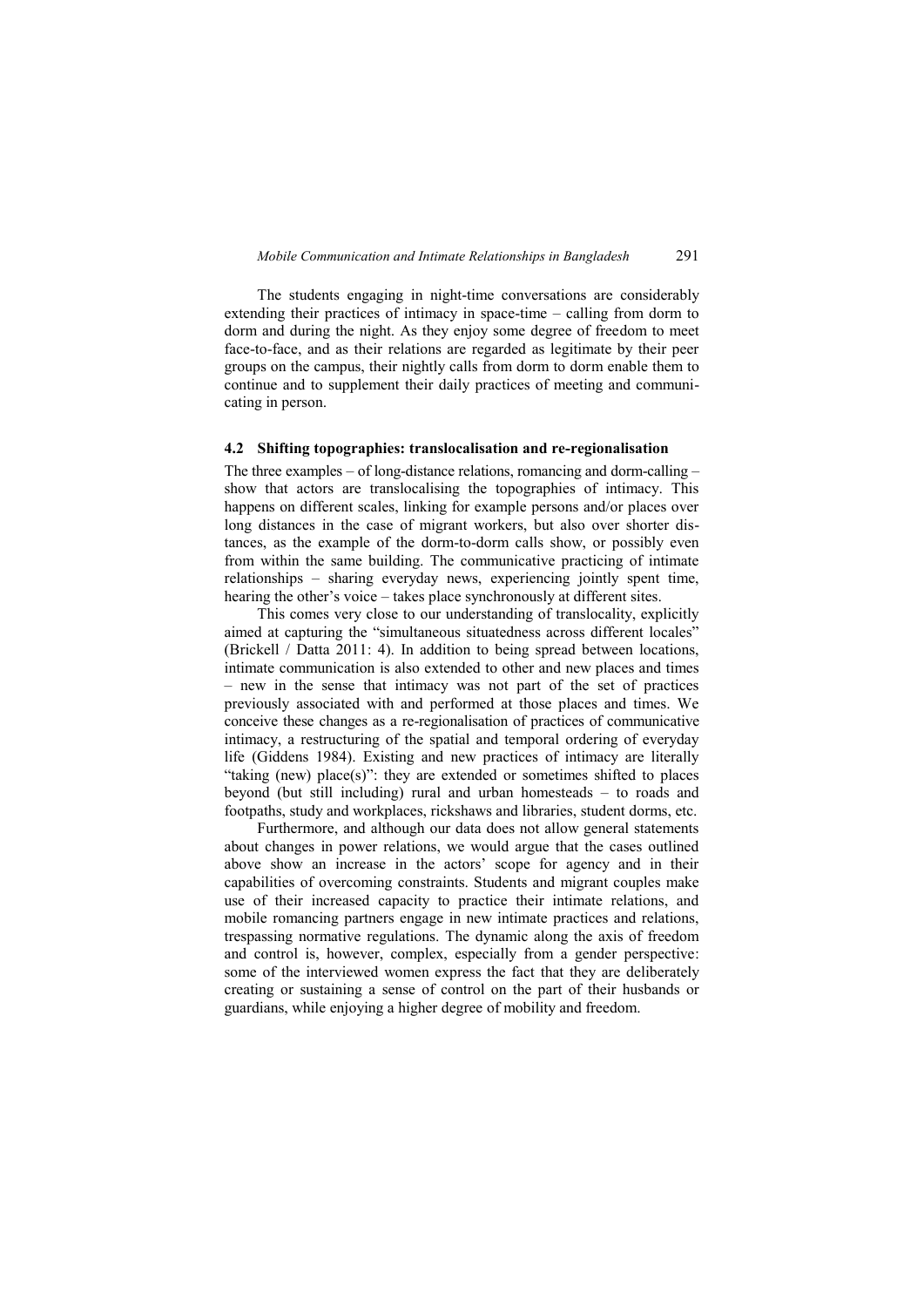The role of the mobile phone in this interplay of control and freedom would be both that of an "electronic leash" (used to control and trace people, Caron / Caronia 2007: 210) as well as a "portable *purdah*": analogous but much more subversive, than adopting the custom of wearing a *burkha* in order to gain access to public space (a strategy described by Feldman / McCarthy 1983) or to re-define *purdah* as a "state of mind" that women "carry" with them and that thus enables more mobility (Shehabuddin 2008: 4).

## **5. Conclusion**

The rise of mobile communication has contributed to significant changes in what we call "topographies of intimacy" in Bangladesh, by enabling actors to partly translocalise and re-regionalise their practices of intimacy, and also to engage in new forms of intimate relationships. They also integrate other places and times in their everyday practices of intimate relationships, thereby re-regionalising this topography. To a limited extent, we can interpret this mediatisation as a form of "virtualisation" of communication.

People do not substitute face-to-face interaction with mediated interaction, but rather they make use of and blend both modes into a hybrid form of intimate communication that fits their specific circumstances and needs. Thus "a complex co-evolution, articulation and synergy between place-based and telemediated exchange" (Graham 1998: 172) emerges from the specific practices, constraints and affordances relevant in the Bangladesh context. Actors actively engage in the employment of the affordances of the technology to achieve their subjective goals – here to communicate daily with spouses over distance, to escape control and interact with someone secretly and/or over distance, or to extend the practices of intimacy in time and/or space.

The differentiation of constraints and affordances was helpful for revealing the mechanisms of mediatisation in the practicing of intimacy, and to make inferences about structural changes. The use of the same technology (mobile communication) for basically the same purpose (the practicing of intimate relationships) may have very different structural outcomes: through overcoming material (and spatial) constraints, the sense of place and distance, and of material and spatial separation, is changed. Through overcoming normative constraints through employing the personalisation and portability affordances of mobile communication, social norms and expectations are subverted and challenged.

Our data would not be sufficient to infer larger changes in important dimensions of gender structures such as power relations, positionalities or institutions such as marriage. However, we can assert an increase in many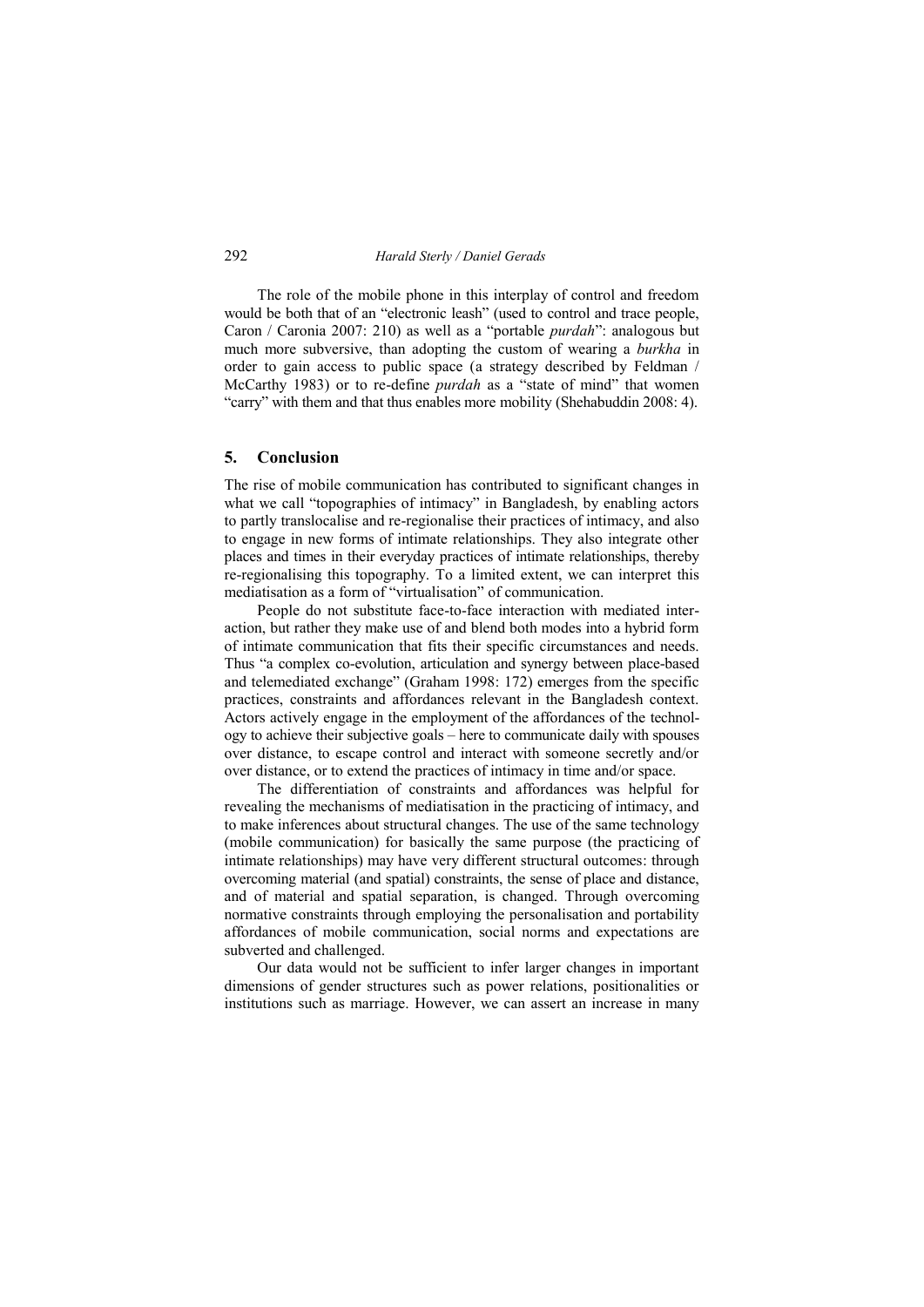women's scope for agency, with regard to the ability to communicate and interact with people outside their immediate (and often limited) social context, confirming Hossain / Beresford's (2012) findings of the high potential of mobile communication to improve the social embeddedness of women. We suppose that it is not by chance that in a country with mobility-restricting structures such as the *purdah*, mobile romancing seems to be fairly widespread. The mobile phone, combining characteristics of an "electronic leash" (Caron / Caronia 2007) and a *portable purdah*, affords a higher degree of mobility for women, but also increased control through family and male guardians.

To conclude, if Romeo and Juliet were living and growing up in contemporary Bangladesh, they would most probably be mobile phone users. As such they would be able to effectively conceal their relationship from their families, and they would be able to stay in almost constant contact, thus avoiding a whole range of tragic events (however they – most likely Juliet – might also be subject to newly emerging forms of intrigues and harassment). They would be able to stay connected and sustain their "intimacy at a distance" (Wajcman et al. 2008: 647) even if separated through labour migration. And although growing up in what would be frequently labelled as a "developing context" or the "Global South", they would form part of co-occurring processes of global social change, a fundamental re-orientation from spatially bound communities towards more mobile and fluid, networked and individual forms of social organisation (Castells 1996).

## **References**

- Anwar, Misita / Johanson, Graeme (2012): Mobile Phones, Family and Personal Relationships: The Case of Indonesian Micro-entrepreneurs. In: Karl Aberer / Andreas Flache / Wander Jager / Ling Liu / Jie Tang / Christophe Guéret (eds): *Social Informatics. Proceedings of the 4th International Conference SocInfo 2012, Lausanne, Switzerland, December 5–7, 2012*. Heidelberg: Springer, pp. 216–231.
- Archambault, Julie Soleil (2011): Breaking up "Because of the Phone" and the Transformative Potential of Information in Southern Mozambique. *New Media & Society* 13(3), pp. 444–456.
- Bangladesh Bureau of Statistics (BBS) (2015a): Total Population Statistics. BBS, http://www.bbs.gov.bd/Home.aspx (accessed 27 December 2015).
- Bangladesh Bureau of Statistics (BBS) (2015b): Population and Housing Census 2011. http://203.112.218.69/redbgd/docs/SED\_REPORT\_Vol4\_lf.pdf (accessed 27) December 2015).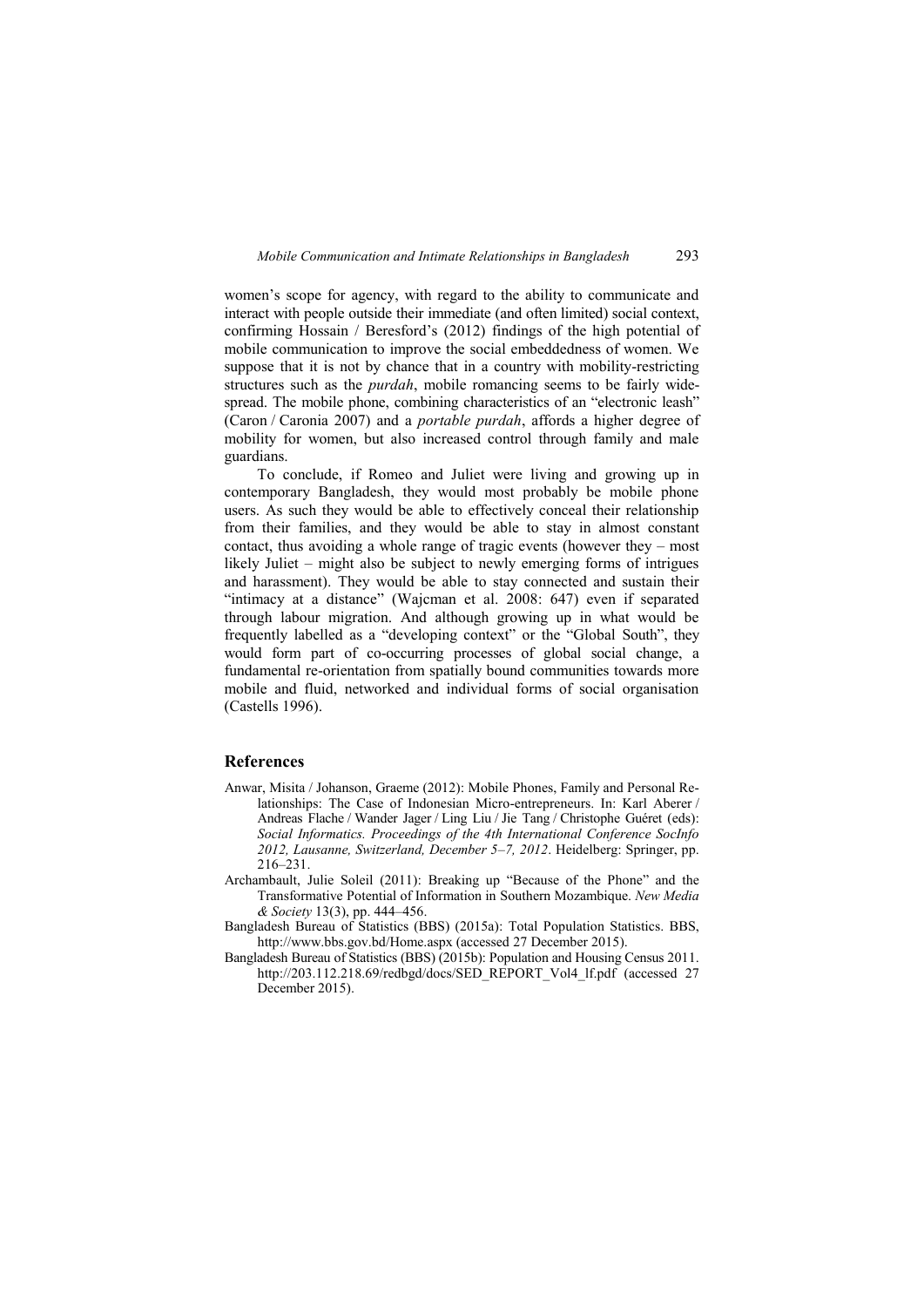- Bangladesh Telecommunication Regulatory Commission (BTRC) (2015): Mobile Phone Subscribers in Bangladesh October 2015. BTRC, http://www.btrc.gov. bd/content/mobile-phone-subscribers-bangladesh-october-2015 (accessed 18 December 2015).
- Brickell, Katherine / Datta, Ayona (2011): Introduction. Translocal Geographies. In: Katherine Brickell / Ayona Datta (eds): *Translocal Geographies. Spaces, Places, Connections*. Surrey: Ashgate, pp. 3–22.
- Caron, André H. / Caronia, Letizia (2007): *Moving Cultures. Mobile Communication in Everyday Life*. Montreal & Kingston: McGill-Queen's University Press.

Castells, Manuel (1996): *The Rise of the Network Society*. Malden, Mass.: Blackwell.

- Cui, Di (2016): Beyond "Connected Presence": Multimedia Mobile Instant Messaging in Close Relationship Management. *Mobile Media & Communication* 4(1), pp. 19–36.
- Dannecker, Petra (2015): Conformity or Resistance? Women Workers in the Garment Factories in Bangladesh. Working Paper 326, Faculty of Sociology, University Bielefeld, https://www.uni-bielefeld.de/(en)/tdrc/ag\_sozanth/publications/working papers/wp326.pdf (accessed 8 June 2016).
- Döring, Nicola (2015): Smartphones, Sex und Social Media: Erwachsenwerden im Digitalzeitalter. *TeleviZion* 28(1), pp. 12–19
- Duran, Robert L. / Kelly, Lynne / Rotaru, Teodora (2011): Mobile Phones in Romantic Relationships and the Dialectic of Autonomy versus Connection. *Communication Quarterly* 59(1), pp. 19–36.
- Faraj, Azad (2012): The Materiality of Technology: An Affordance Perspective. In: Paul. M. Leonardi / Bonnie. A. Nardi / Jannis Kallinikos (eds): *Materiality and Organising: Social Interaction in a Technological World*. Oxford: Oxford University Press, pp. 237–258.
- Feldman, Shelley (2010): Shame and Honour: The Violence of Gendered Norms under Conditions of Global Crisis. *Women's Studies International Forum* 33(4), pp. 305–315.
- Feldman, Shelley / McCarthy, Florence E. (1983): Purdah and Changing Patterns of Social Control among Rural Women in Bangladesh. *Journal of Marriage and Family* 45(4), pp. 949–959.
- Gaver, William W. (1996): Affordances for Interaction: The Social is Material for Design. *Ecological Psychology* 8(2), pp. 111–129.
- Gerads, Daniel (2013): Mobilkommunikation und die Räumlichkeit von Partnerbeziehungen. Das Beispiel von Studenten in Dhaka, Bangladesch. Master Thesis, University of Cologne.
- Ghafur, Shayer (2002): Gender Implications of Space Use in Home-based Work: Evidences from Slums in Bangladesh. *Habitat International* 26(1), pp. 33–50.
- Ghuznavi, Farah (2005): Complex Communications. *The Daily Star Weekend Magazine* 4(64), 23 September. http://archive.thedailystar.net/magazine/2005/ 09/04/food.htm (accessed 23 November 2015).
- Gibson, James J. (1980): *The Ecological Approach to Visual Perception*. Hillsdale, NJ: Lawrence Erlbaum Associates.
- Giddens, Anthony (1984): *The Constitution of Society. Outline of the Theory of Structuration*. Cambridge: Polity.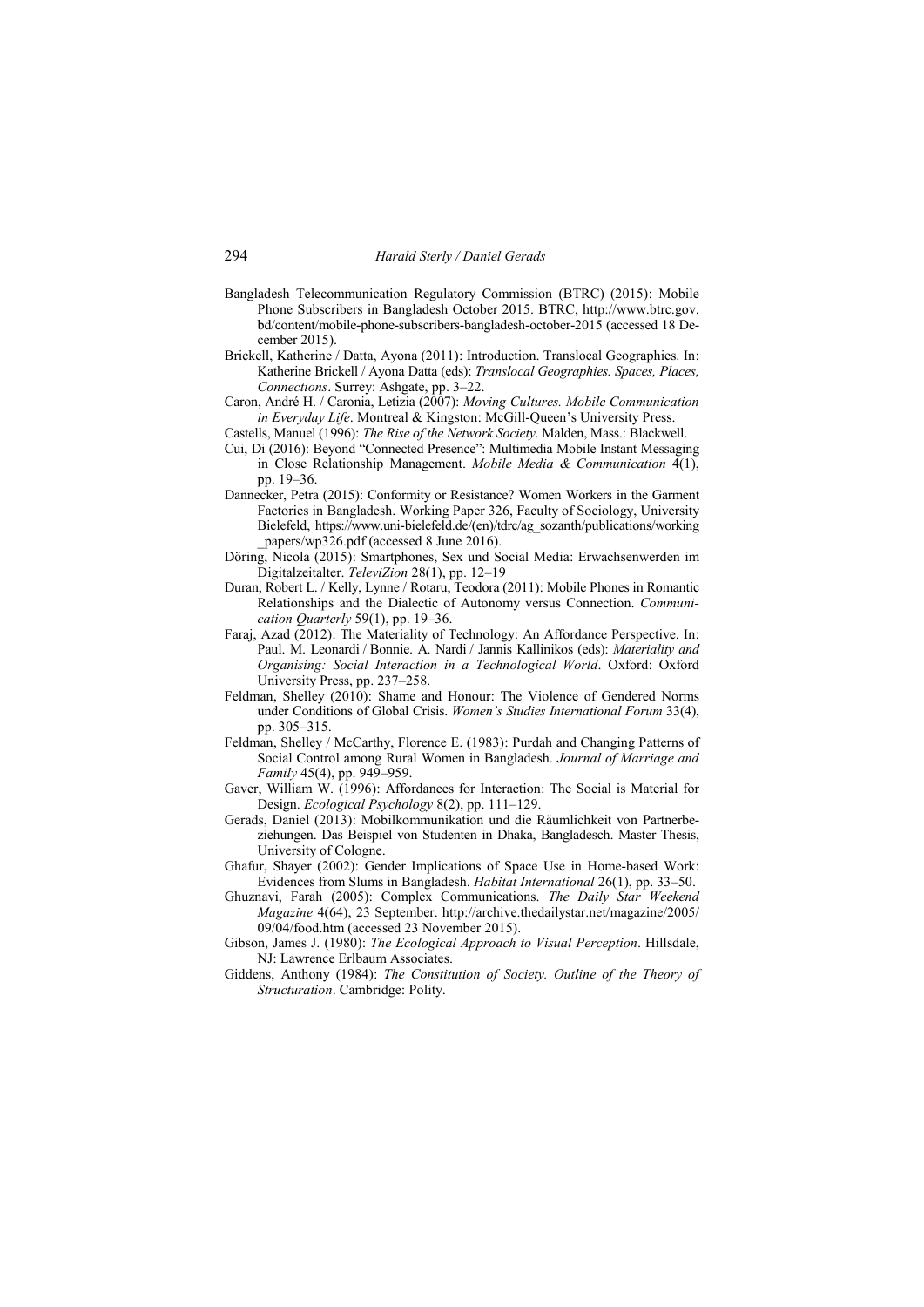- Goggin, Gerard (2006): *Cell Phone Culture: Mobile Technology in Everyday Life*. London / New York: Routledge.
- Goluboff, Sascha (2016): Text to Sex: The Impact of Cell Phones on Hooking up and Sexuality on Campus. *Mobile Media & Communication* 4(1), pp. 102–120.
- Graham, Stephen (1998): The End of Geography or the Explosion of Place? Conceptualising Space, Place and Information Technology. *Progress in Human Geography* 22(2), pp. 165–185.
- Greiner, Clemens / Sakdapolrak, Patrick (2013): Translocality. Concepts, Applications and Emerging Research Perspectives, *Geography Compass* 7(5), pp. 373–384.
- Hackenbroch, Kirsten (2013): The Spatiality of Livelihoods. Negotiations of Access to Public Space in Dhaka, Bangladesh. Stuttgart: Franz Steiner Verlag.
- Hall, Jeffrey A. / Baym, Nancy K. / Miltner, Kate M. (2014): Put down that Phone and Talk to Me: Understanding the Roles of Mobile Phone Norm Adherence and Similarity in Relationships. *Mobile Media & Communication* 2(2), pp. 134–153.
- Höflich, Joachim R. / Linke, Christine (2011): Mobile Communication in Intimate Relationships: Relationship Development and the Multiple Dialectics of Couples' Media Usage and Communication. In: Richard Seyler Ling / Scott W. Campbell (eds): *Mobile Communication. Bringing us together and Tearing us apart*. New Brunswick, N.J.: Transaction Publishers, pp. 107–126.
- Hossain, M. K. / Kabir, M. (2001): Purdah, Mobility and Women's Empowerment and Reproductive Behaviour in Rural Bangladesh. *Social Change* 31(3), pp. 84–102.
- Hossain, Sarah / Beresford, Melanie (2012): Paving the Pathway for Women's Empowerment? A Review of Information and Communication Technology Development in Bangladesh*. Contemporary South Asia* 20(4), pp. 455–469.
- Hunt, Juliet / Kasynathan, Nalini (2001): Pathways to Empowerment? Reflections on Microfinance and Transformation in Gender Relations in South Asia, *Gender and Development* 9(1), pp. 42–52.
- Hussain, Naseem Akhter (2010): Religion and Modernity: Gender and Identity Politics in Bangladesh. *Women's Studies International Forum* 33(4), pp. 325–333.
- Hutchby, Ian (2001): Technologies, Texts and Affordances. *Sociology* 35(2), pp. 441–456.
- Katz, James E. / Aakhus, Mark A. (2002): *Perpetual Contact. Mobile Communication, Private Talk, Public Performance*. Cambridge: Cambridge University Press.
- Krotz, Friedrich (2007): *Mediatisierung: Fallstudien zum Wandel von Kommunikation*. Wiesbaden: VS Verlag.
- Leonardi, Paul M. (2012): Materiality, Sociomateriality, and Socio-Technical Systems: What Do these Terms Mean? How Are they Different? Do We Need them? In: Paul. M. Leonardi / Bonnie. A. Nardi / Jannis Kallinikos (eds): *Materiality and Organising: Social Interaction in a Technological World*. Oxford: Oxford University Press, pp. 25–48.
- Licoppe, Christian (2004): "Connected" Presence: the Emergence of a New Repertoire for Managing Social Relationships in a Changing Communication Technoscape. *Environment and Planning D: Society and Space* (22), pp. 135–156.
- Lundby, Knut (2014): Mediatisation of Communication. In: Knut Lundby (ed.): *Mediatisation of Communication*. Berlin / Boston: De Gruyter Mouton, pp. 3–35.